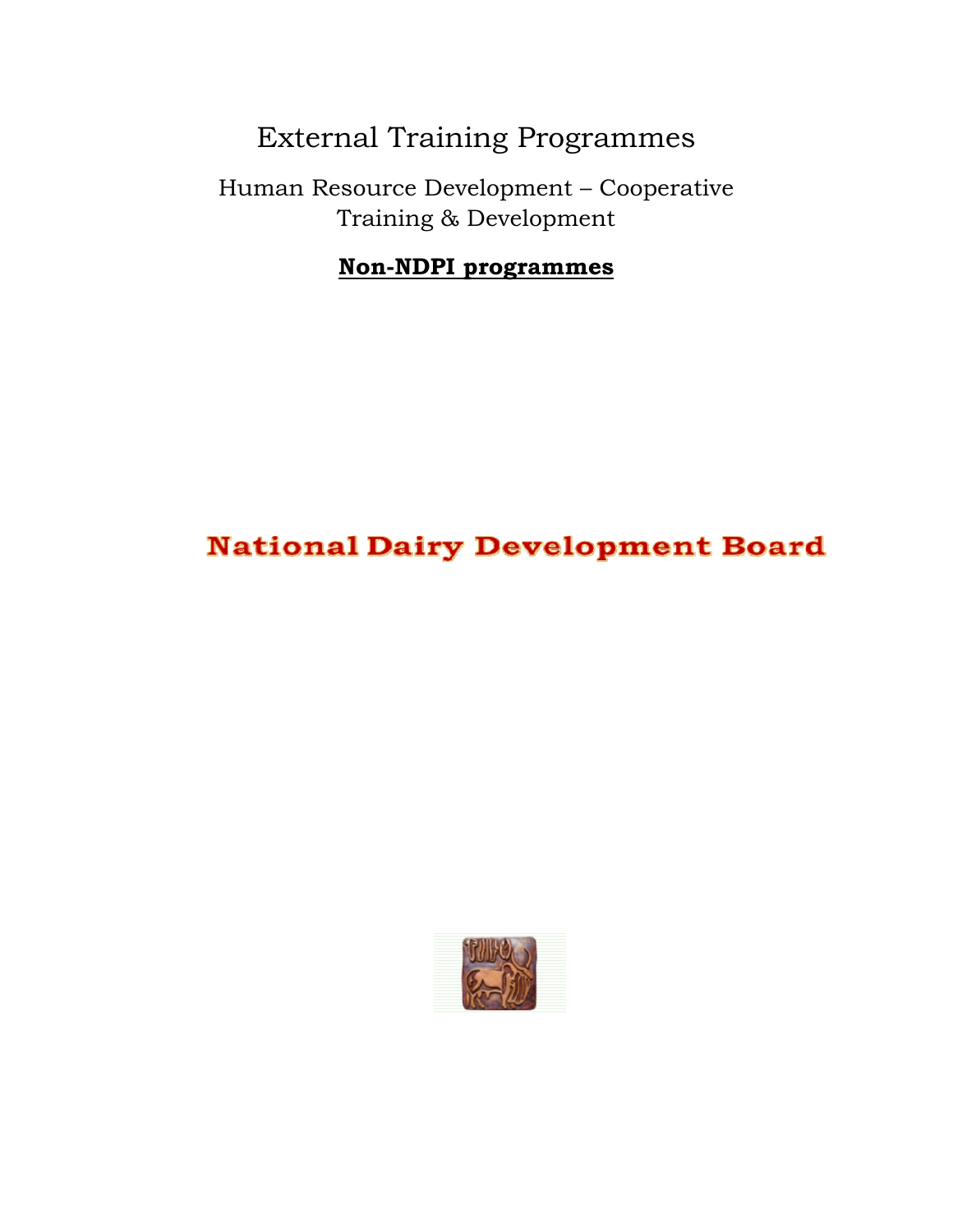#### **Training programmes at NDDB, Anand by Human Resource Development-Coops Group**

NDDB offers training/orientation to milk producers, Board of Directors and procurement personnel of dairy cooperatives. Training is also imparted to the milk producers affiliated to New Generation Cooperatives.

The training modules focus on the functioning of village-level dairy institutions as viable, vibrant and sustainable entities which provide reasonable and remunerative returns to milk producers. The emphasis is on good governance and professional management at all levels of the value chain of the milk business.

- Training programmes include lecture sessions, games, field visits, demonstrations, educational films, interaction with milk producers and institutions.
- Custom-made modules in subjects/areas related to cooperative dairying are also offered on request. These are tailor-made to suit specific training needs, keeping in view the current situation in the dairy sector.
- Training/orientation programmes are also organised on request, for government and non-government organisations in India and abroad, for dairy development in a larger perspective.

| <b>Board Orientation Programme for Cooperatives</b><br>I. |                                                                                                                                                                                                                                                                                                                                                                                                                                                                                                                                                                                                                                   |  |
|-----------------------------------------------------------|-----------------------------------------------------------------------------------------------------------------------------------------------------------------------------------------------------------------------------------------------------------------------------------------------------------------------------------------------------------------------------------------------------------------------------------------------------------------------------------------------------------------------------------------------------------------------------------------------------------------------------------|--|
| Participants &<br>eligibility criterion                   | Elected directors of cooperative milk unions                                                                                                                                                                                                                                                                                                                                                                                                                                                                                                                                                                                      |  |
| Training Category                                         | Board members                                                                                                                                                                                                                                                                                                                                                                                                                                                                                                                                                                                                                     |  |
| Training fee (per<br>participant)                         | ₹5159/- (inclusive of tax, subject to change)                                                                                                                                                                                                                                                                                                                                                                                                                                                                                                                                                                                     |  |
| Programme<br>objectives                                   | To enable participants:<br>Identify the challenges, including the growing competition, being<br>faced by dairy cooperatives and formulate strategies to counter them.<br>Comprehend their roles and responsibilities and participate actively<br>in board meetings for making policies to facilitate growth of their milk<br>union to meet the long term objectives.<br>Recognise the importance of values in an economic enterprise and<br>importance of good governance and professional management.<br>Identify the strengths and weaknesses of their milk union and<br>formulate strategies to run their business profitably. |  |
| Focus area                                                | Better business by the milk union through good governance and a<br>professional approach.                                                                                                                                                                                                                                                                                                                                                                                                                                                                                                                                         |  |

#### **Programmes**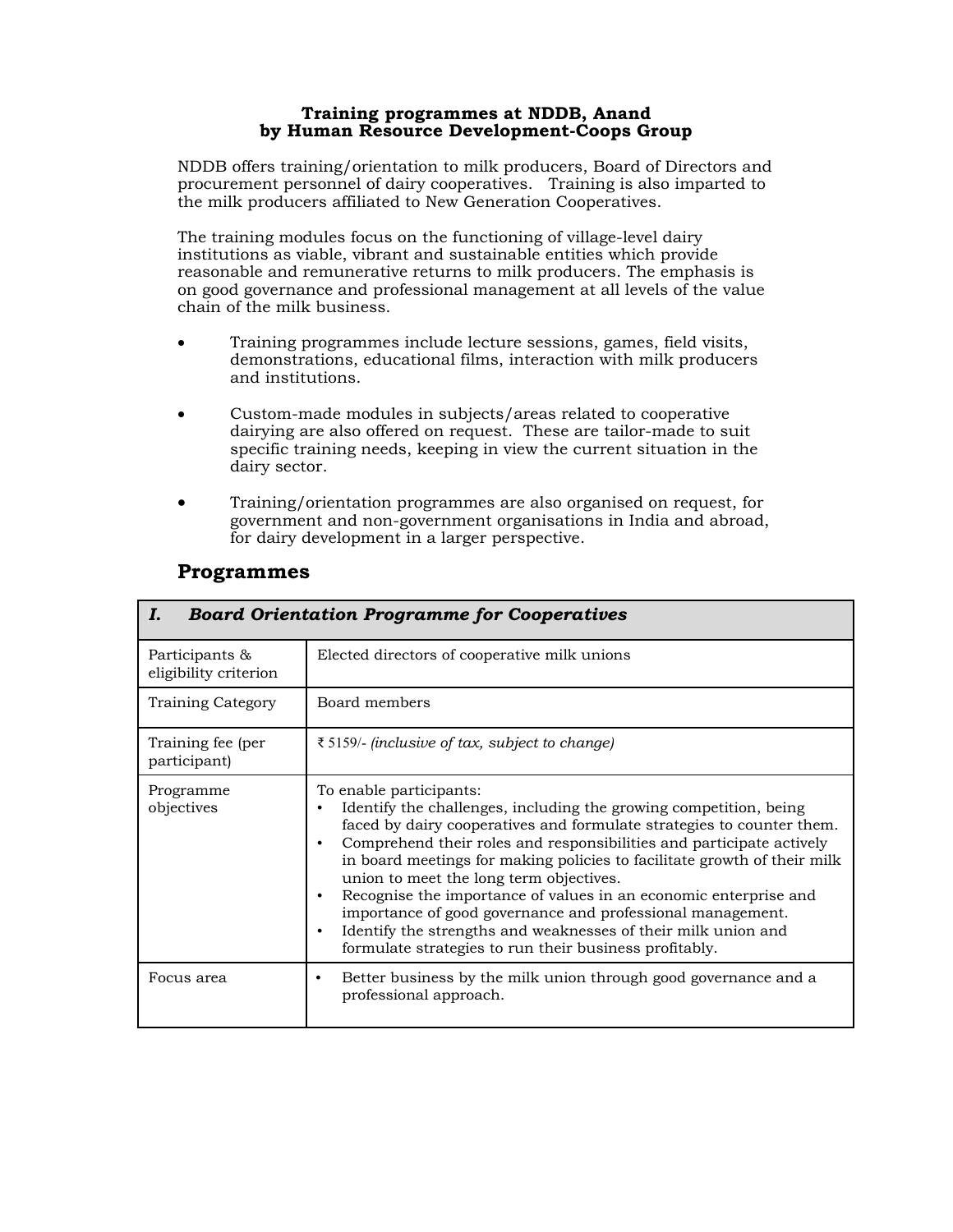| Assessment of performance of the milk union. SWOT analysis.<br>Importance of value-based institutions, vision and mission statement.<br>Long-term objectives. Roles and responsibilities. Board-management<br>relations.<br>Trends in productivity enhancement in relation to NDP. Ration<br>Balancing Programme. Quality assurance. Participation of women in<br>dairy cooperatives.<br>Relevant field visits like dairy cooperative, dairy, Analytical laboratory,<br>etc. | Brief description of<br>course content | Challenges faced by dairy cooperatives and strategies to overcome them.<br>National Dairy Plan. |
|------------------------------------------------------------------------------------------------------------------------------------------------------------------------------------------------------------------------------------------------------------------------------------------------------------------------------------------------------------------------------------------------------------------------------------------------------------------------------|----------------------------------------|-------------------------------------------------------------------------------------------------|
|------------------------------------------------------------------------------------------------------------------------------------------------------------------------------------------------------------------------------------------------------------------------------------------------------------------------------------------------------------------------------------------------------------------------------------------------------------------------------|----------------------------------------|-------------------------------------------------------------------------------------------------|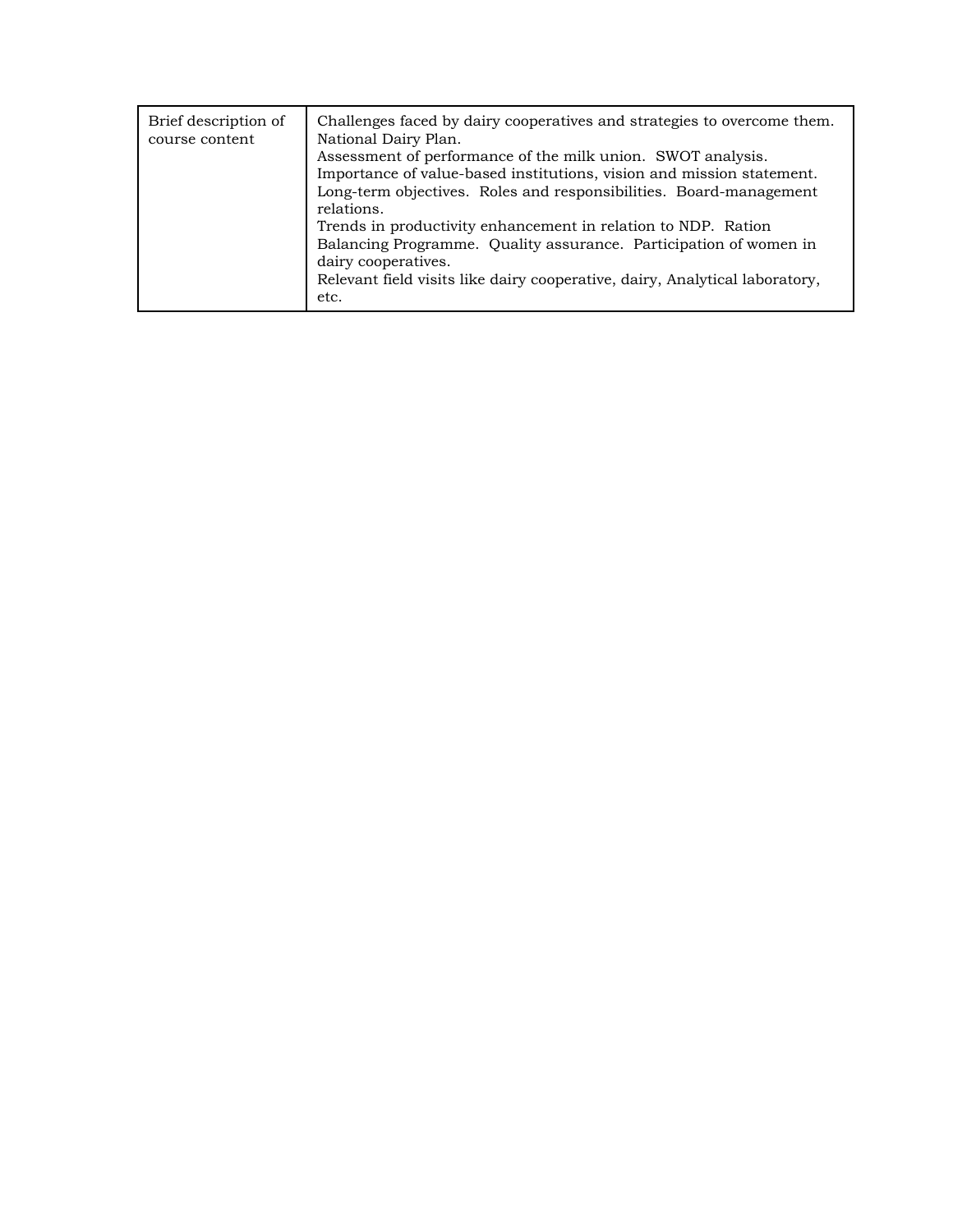| Business appreciation programme for Procurement Personnel of Milk<br>П.<br>Unions |                                                                                                                                                                                                                                                                                                                                                                                                                                                                                                                                                                                                                 |  |
|-----------------------------------------------------------------------------------|-----------------------------------------------------------------------------------------------------------------------------------------------------------------------------------------------------------------------------------------------------------------------------------------------------------------------------------------------------------------------------------------------------------------------------------------------------------------------------------------------------------------------------------------------------------------------------------------------------------------|--|
| Participants                                                                      | Milk procurement personnel                                                                                                                                                                                                                                                                                                                                                                                                                                                                                                                                                                                      |  |
| <b>Training Category</b>                                                          | Executives                                                                                                                                                                                                                                                                                                                                                                                                                                                                                                                                                                                                      |  |
| Training fee (per<br>participant)                                                 | ₹5576/-(inclusive of tax, subject to change)                                                                                                                                                                                                                                                                                                                                                                                                                                                                                                                                                                    |  |
| Programme<br>objectives                                                           | To enable participants:<br>Work as effective and efficient facilitators.<br>Achieve the desired key targets related to milk procurement and<br>institutional development and facilitate member participation.<br>Exhibit a high professional commitment and initiative for<br>development of cooperative milk business.<br>Understand the present scenario and developments in cooperative<br>$\bullet$<br>dairying and appreciate the need for cooperatives to be competitive.                                                                                                                                 |  |
| Focus area                                                                        | Improve coverage and procurement<br>Improve quality of milk raw milk at milk reception dock                                                                                                                                                                                                                                                                                                                                                                                                                                                                                                                     |  |
| Brief description of<br>course content                                            | Challenges faced by dairy cooperatives and strategies to overcome them.<br>National Dairy Plan.<br>Strategies to increase milk procurement – 'depth' and 'spread' concept.<br>Recent trends in milk marketing. Importance of MIS.<br>Standard operational costs in milk business. Quality assurance. Modern<br>concepts in productivity enhancement.<br>Achievement motivation. Importance of communication in extension.<br>Importance of capacity building. Enhancing participation of women in<br>dairy cooperatives.<br>Relevant field visits like dairy cooperative, dairy, Analytical laboratory,<br>etc. |  |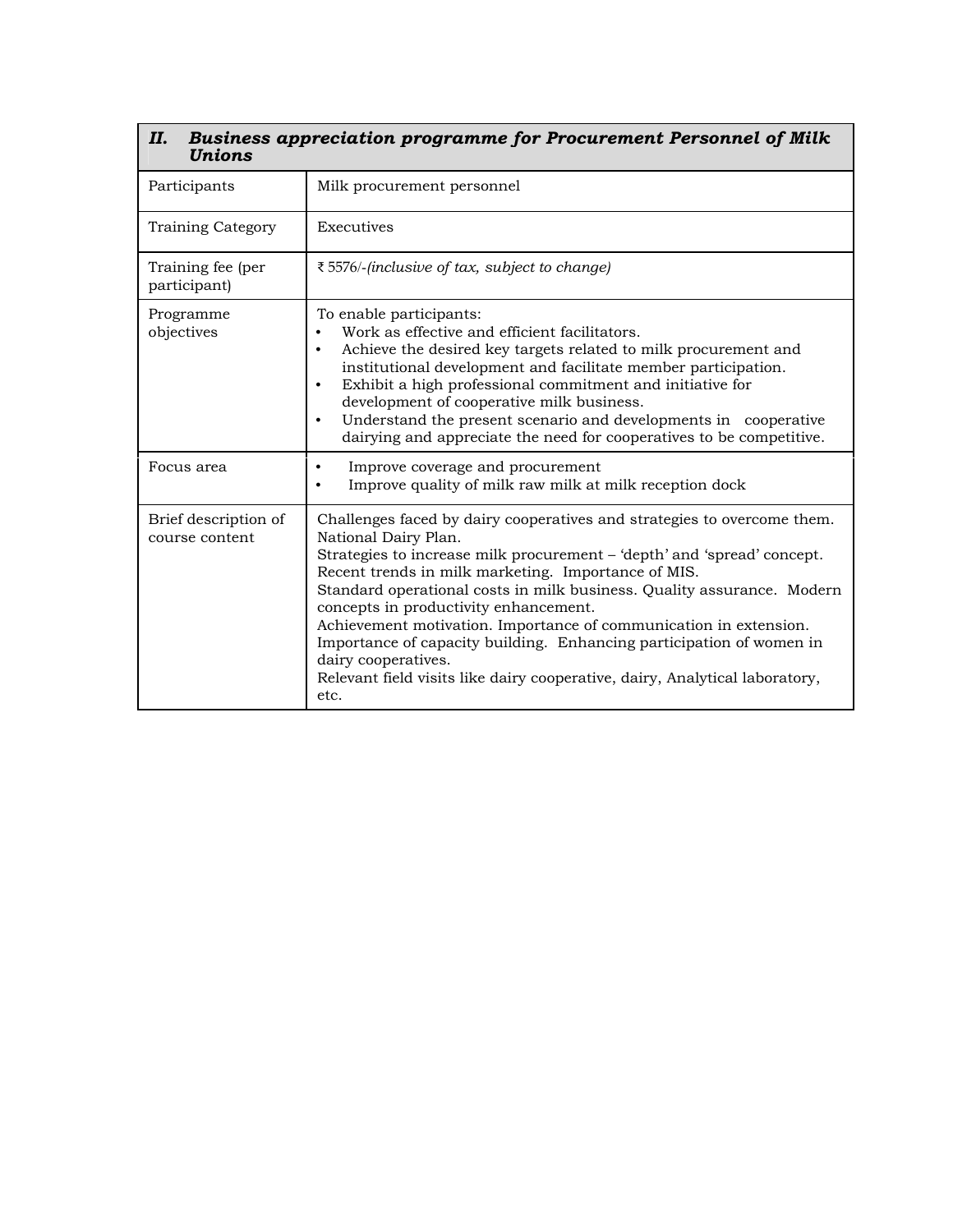| <b>III. Farmers Orientation Programme for Cooperatives</b> |                                                                                                                                                                                                                                                                                                                                                                                                                                                                                                                                        |  |
|------------------------------------------------------------|----------------------------------------------------------------------------------------------------------------------------------------------------------------------------------------------------------------------------------------------------------------------------------------------------------------------------------------------------------------------------------------------------------------------------------------------------------------------------------------------------------------------------------------|--|
| Participants                                               | Milk producers/MCM/DCS chairpersons                                                                                                                                                                                                                                                                                                                                                                                                                                                                                                    |  |
| Training Category                                          | Milk producer members of dairy cooperative societies                                                                                                                                                                                                                                                                                                                                                                                                                                                                                   |  |
| Training fee (per<br>participant)                          | If participants arrive by bus: $\bar{\tau}$ 730/- <i>(inclusive of tax, subject to change)</i><br>If participants arrive by train: $\bar{\tau}$ 1436 <i>(inclusive of tax, subject to change)</i>                                                                                                                                                                                                                                                                                                                                      |  |
| Programme<br>objectives                                    | To enable participants:<br>Appreciate the need for fair and transparent milk procurement<br>operations, trained DCS staff and proactive management committee<br>members.<br>Appreciate the value of member involvement and participation of<br>$\bullet$<br>women members at the DCS level for efficient operations.<br>Recognise the importance of proper breeding, feeding, health care<br>and management of animals to enhance milk production.<br>Explain the clean milk production practices at farm and DCS levels.<br>$\bullet$ |  |
| Focus area                                                 | Improve coverage and procurement.<br>$\bullet$<br>Improve raw milk quality.<br>Increase animal productivity through proper breeding, nutrition and<br>health management practices.<br>Enhance participation of women at the DCS level.                                                                                                                                                                                                                                                                                                 |  |
| Brief description of<br>course content                     | Brief about dairy cooperatives and role of NDDB. Animal health and<br>productivity. Feed and fodder aspects.<br>Clean milk production. Role of women in dairy cooperatives.<br>Educational films.<br>Relevant field visits like dairy cooperative, dairy, fodder farm, cattle feed<br>factory, etc.                                                                                                                                                                                                                                    |  |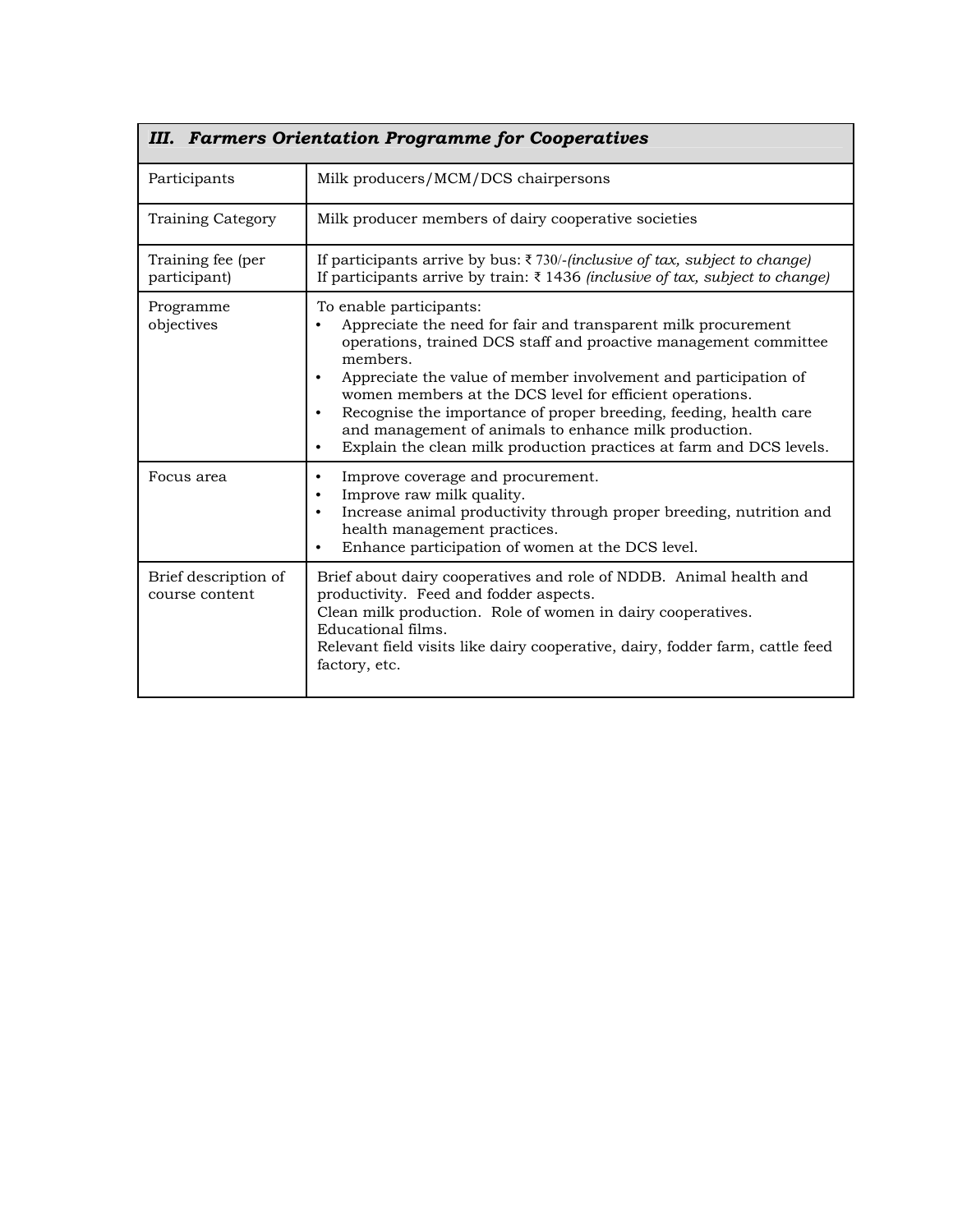# **Training Programmes under National Dairy Plan I**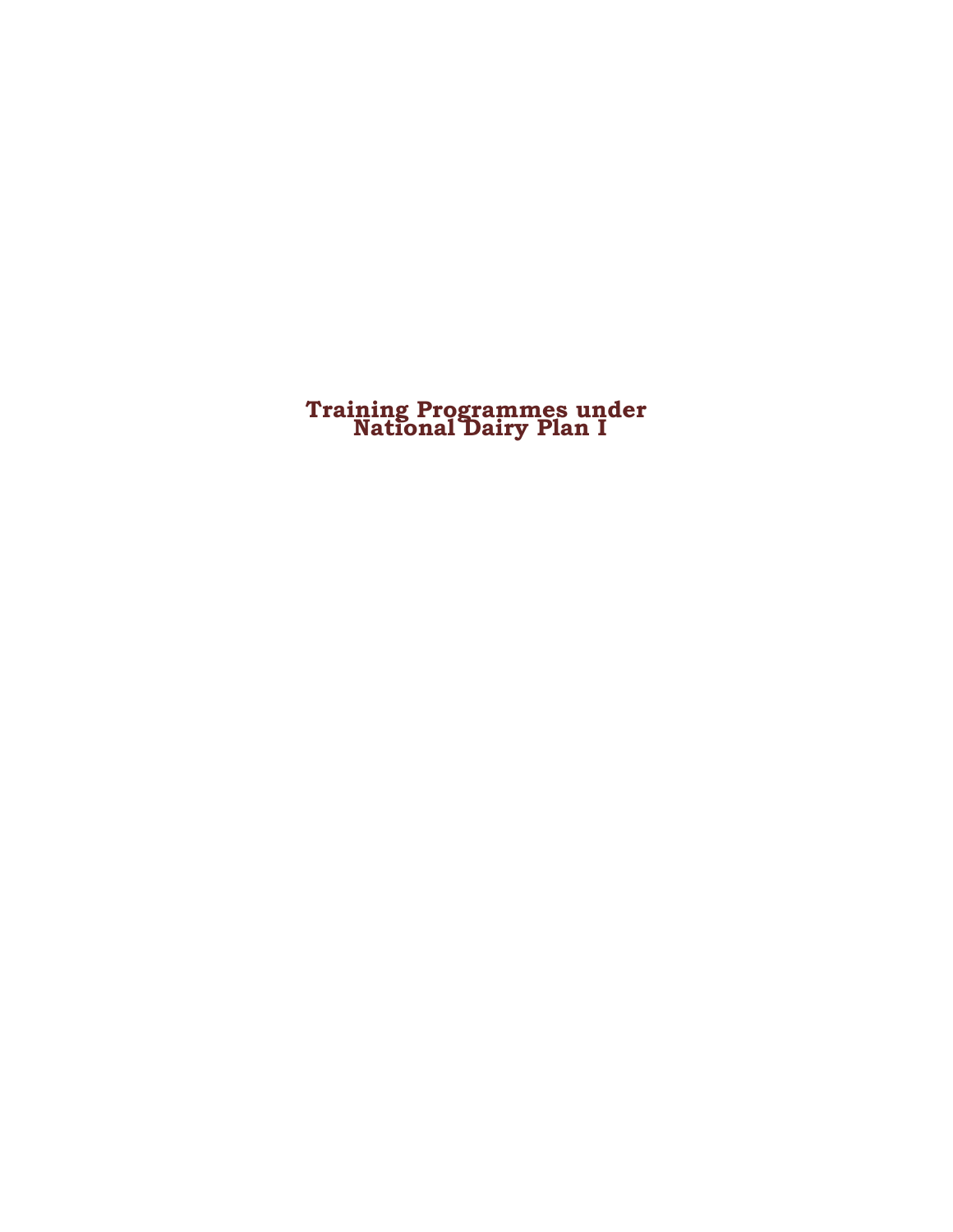| S1 No | <b>Particulars</b> | <b>Details</b>                                             |
|-------|--------------------|------------------------------------------------------------|
| 1.    | Programme          | Orientation for Project coordinators on Progeny            |
|       | Title              | Testing programmes(Refresher) <sup>1</sup>                 |
| 2.    | Programme          | This programme envisages to create awareness among the     |
|       | objectives         | participants about the importance of field based Progeny   |
|       |                    | Testing programme to enhance and sustain better            |
|       |                    | productivity in milch animals and orient them in project   |
|       |                    | concept, institutional arrangements, implementation and    |
|       |                    | monitoring mechanism, accounting procedures etc.           |
| 3.    | Focus Area         | To enhance productivity in milch animals through           |
|       |                    | genetic improvement and selection through effective        |
|       |                    | implementation and monitoring of the PT programme          |
| 4.    | Duration           | 3 days                                                     |
| 5.    | Target             | Sr. Veterinary Officers engaged as Project Coordinators of |
|       | participants       | Progeny Testing programmes approved under NDPI             |
| 6.    | <b>Brief</b>       | Basic of Genetics and Breeding. Implementation of a        |
|       | description of     | young bull programme/ Progeny Testing programme for        |
|       | course             | developing countries: Performance recording / milk         |
|       | content            | recording - Monitoring mechanism. INAPH-Information        |
|       |                    | system for management of data. Standard recording and      |
|       |                    | Supervision practices - Basic standards. Selection         |
|       |                    | criteria for bull mothers and bulls for nominated service. |
|       |                    | Criteria for retrieving bull calves form nominated service |
|       |                    | and modus operandi. Field visit to the project area.       |

 $^{\rm 1}$  Refresher training (for 2 days) would- cover similar topics along with some experience sharing and feedback from the project- only for those who have implemented a PT programme for at least 2 years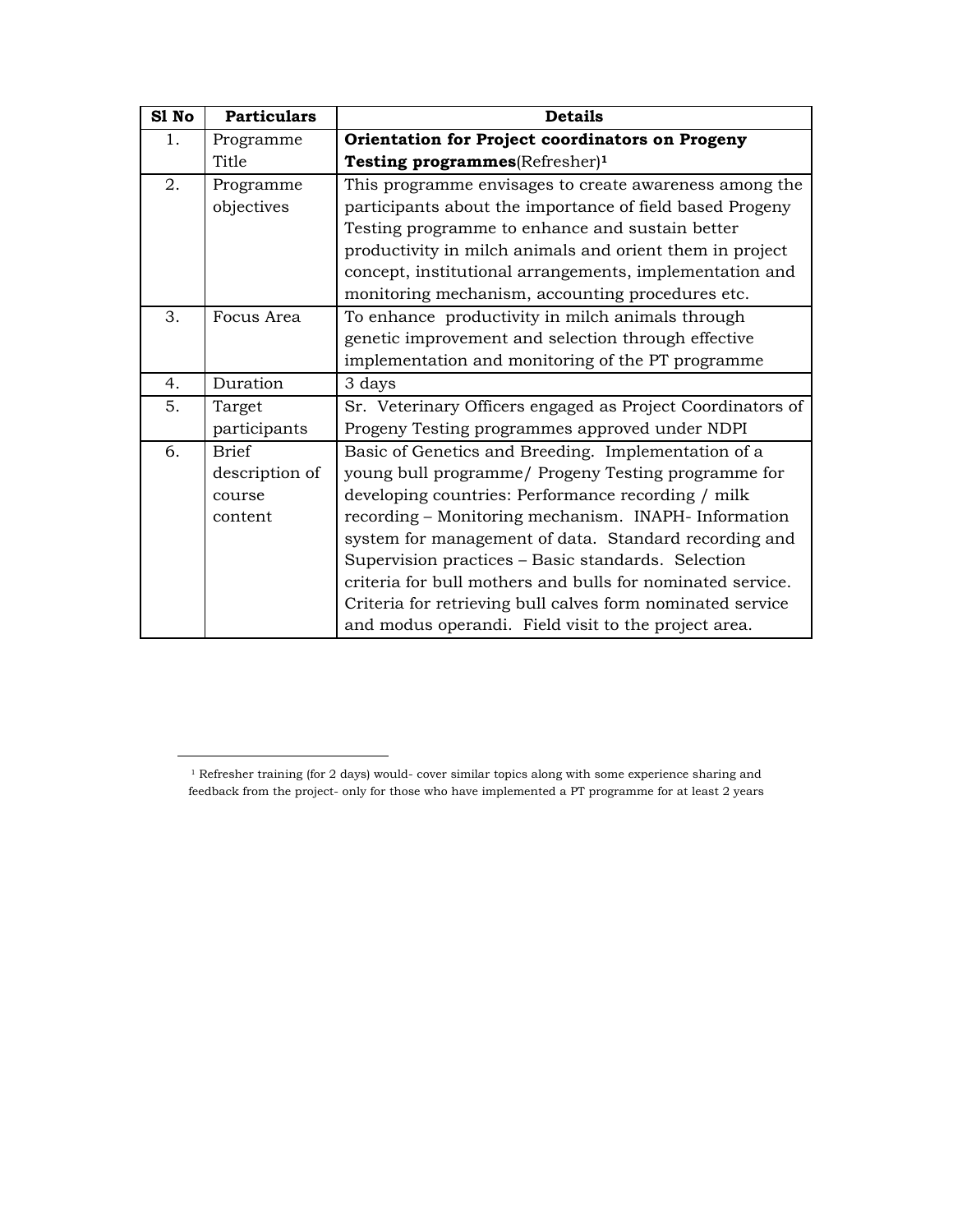| S1 No | <b>Particulars</b>                     | <b>Details</b>                                                                                                                                                                                                                                                                                                                                                                                                                                                                                                                                                                                                                                                                                                                                                                                                                                                                              |
|-------|----------------------------------------|---------------------------------------------------------------------------------------------------------------------------------------------------------------------------------------------------------------------------------------------------------------------------------------------------------------------------------------------------------------------------------------------------------------------------------------------------------------------------------------------------------------------------------------------------------------------------------------------------------------------------------------------------------------------------------------------------------------------------------------------------------------------------------------------------------------------------------------------------------------------------------------------|
| 1.    | Programme Title                        | Orientation for District/ Area coordinators on<br>Progeny Testing programmes (Refresher) <sup>2</sup>                                                                                                                                                                                                                                                                                                                                                                                                                                                                                                                                                                                                                                                                                                                                                                                       |
| 2.    | Programme<br>objectives                | This programme envisages to create awareness among<br>the participants about the importance of field based<br>Progeny Testing programme to enhance and sustain<br>better productivity in milch animals and orient them<br>in project concept, institutional arrangements,<br>implementation and monitoring mechanism,<br>accounting procedures etc.                                                                                                                                                                                                                                                                                                                                                                                                                                                                                                                                         |
| 3.    | Focus Area                             | Effective implementation and monitoring of the PT<br>programme                                                                                                                                                                                                                                                                                                                                                                                                                                                                                                                                                                                                                                                                                                                                                                                                                              |
| 4.    | Duration                               | 7 days                                                                                                                                                                                                                                                                                                                                                                                                                                                                                                                                                                                                                                                                                                                                                                                                                                                                                      |
| 5.    | Target<br>participants                 | Veterinary Officers of milk unions / Govt. Agencies /<br>or other AI service providers engaged as District/ Area<br>Coordinators for Progeny Testing programmes.                                                                                                                                                                                                                                                                                                                                                                                                                                                                                                                                                                                                                                                                                                                            |
| 6.    | Brief description<br>of course content | Basic of Genetics and Breeding - terminologies,<br>breeding policy, breeding schemes, breeding plans and<br>breeding operations. Need for genetic improvement<br>programmes to enhance the genetic potential of milch<br>animals through generations. Implementation of a<br>young bull programme, Progeny Testing programme<br>for developing countries: Performance recording / milk<br>recording - Why required; How to be done; Monitoring<br>mechanism. INAPH- Information system for<br>management of data, Sire evaluation methods and<br>interpreting results. Standard recording and<br>Supervision practices - Basic standards. Information<br>system. Selection criteria for bull mothers and bulls<br>for nominated service. Criteria for retrieving bull<br>calves form nominated service and modus operandi-<br>various tests to be done. Field visit to the project<br>area. |

l

<sup>&</sup>lt;sup>2</sup> Refresher training (for 2 days) would- cover similar topics along with some experience sharing and feedback from the project- only for those who have implemented a PT programme for at least 2 years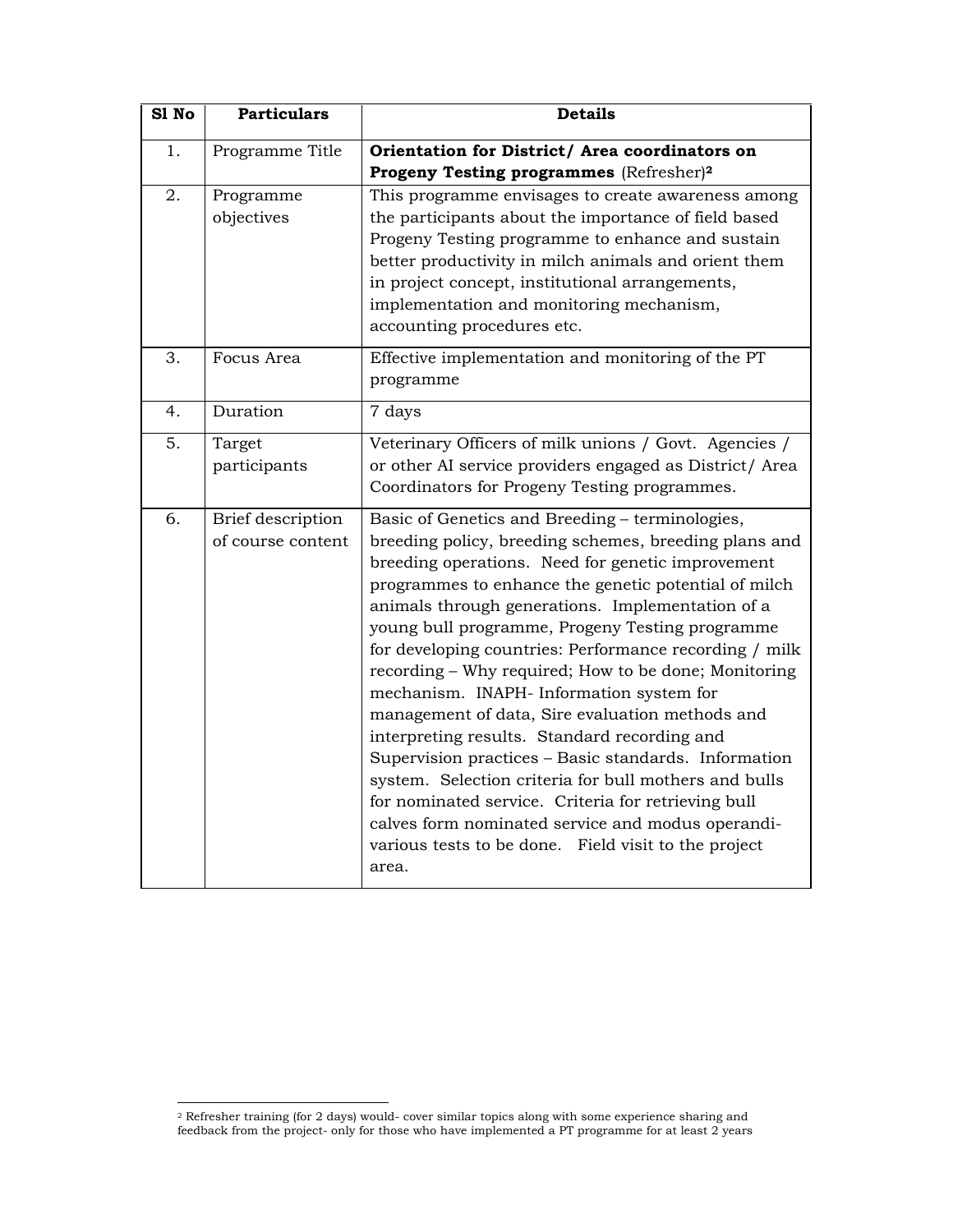| S1 No | <b>Particulars</b> | <b>Details</b>                                             |
|-------|--------------------|------------------------------------------------------------|
| 1.    | Programme          | Orientation for calf rearing station in charge on          |
|       | Title              | Progeny Testing (Refresher) <sup>3</sup>                   |
| 2.    | Programme          | This programme envisages to create awareness among         |
|       | objectives         | the participants about the importance of field based       |
|       |                    | Progeny Testing programme to enhance and sustain           |
|       |                    | better productivity in milch animals and orient them in    |
|       |                    | project concept, institutional arrangements,               |
|       |                    | implementation and monitoring mechanism, basic calf        |
|       |                    | rearing and quarantine practices etc.                      |
| 3.    | Focus Area         | Rearing of healthy, disease free bulls for distribution to |
|       |                    | semen stations                                             |
| 4.    | Duration           | 4 days                                                     |
| 5.    | Target             | Veterinary Officer engaged as Calf Rearing Station in-     |
|       | participants       | charge for rearing of bull calves that are produced        |
|       |                    | through a PT programme                                     |
| 6.    | <b>Brief</b>       | Basic of Genetics and Breeding - terminologies,            |
|       | description of     | breeding policy, breeding schemes, breeding plans and      |
|       | course content     | breeding operations Need for genetic improvement           |
|       |                    | programmes to enhance the genetic potential of milch       |
|       |                    | animals through generations. Implementation of a           |
|       |                    | young bull programme, Progeny Testing programme for        |
|       |                    | developing countries: INAPH- Information system for        |
|       |                    | management of data, Criteria for retrieving bull calves    |
|       |                    | form nominated service, their rearing and distribution-    |
|       |                    | modus operandi, various testing protocols, forwarding      |
|       |                    | samples for various tests. Management of young             |
|       |                    | calves. Testing, Deworming and vaccination of young        |
|       |                    | calves                                                     |

<sup>3</sup> Refresher training (for 2 days) would- cover similar topics along with some experience sharing and feedback from the project- only for those who have implemented a PT programme for at least 2 years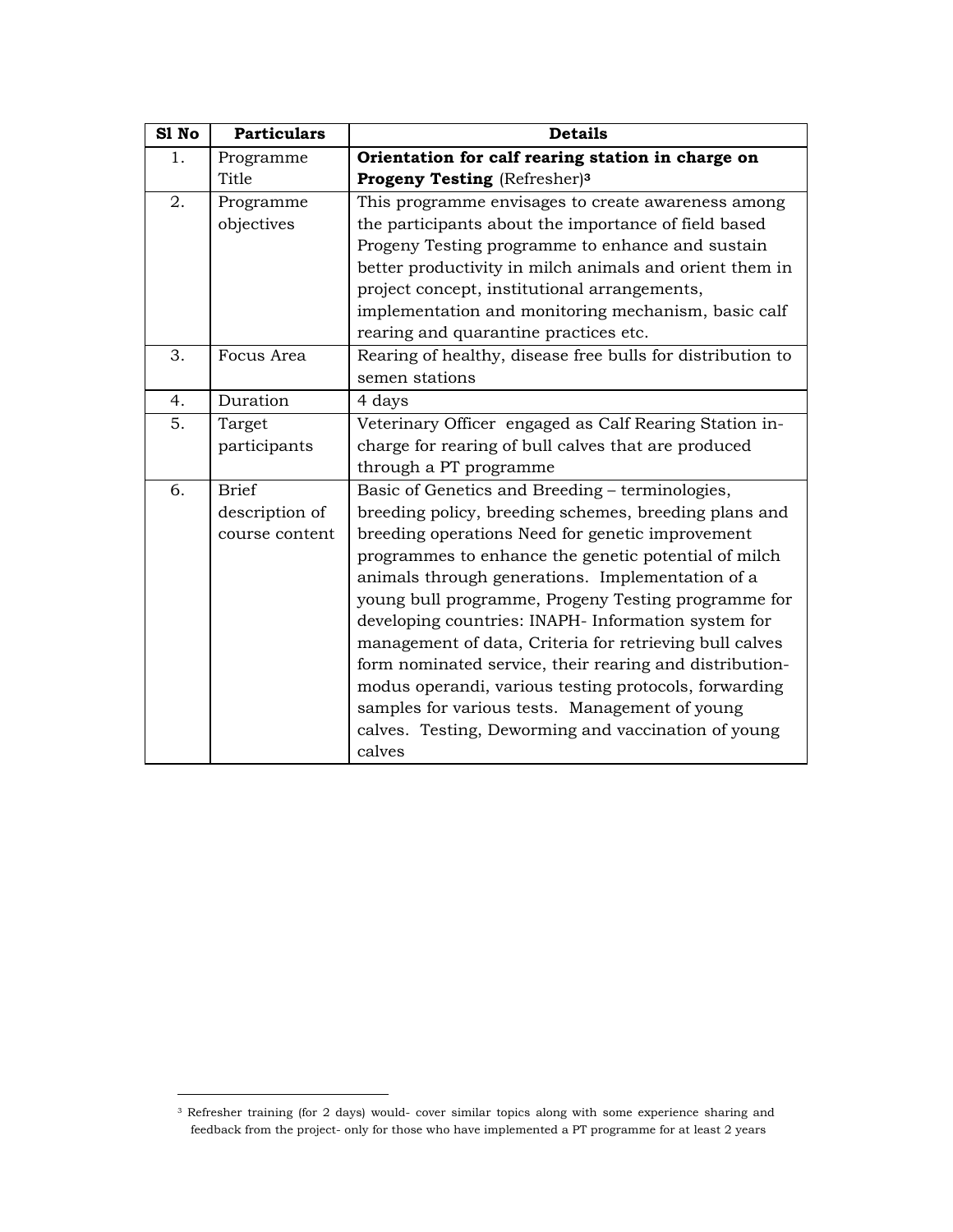| S1 No | <b>Particulars</b> | <b>Details</b>                                                                                                                                  |
|-------|--------------------|-------------------------------------------------------------------------------------------------------------------------------------------------|
| 1.    | Programme          | Orientation for AI officers on Progeny Testing                                                                                                  |
|       | Title              | programmes (Refresher) <sup>4</sup>                                                                                                             |
| 2.    | Programme          | This programme envisages to create awareness among the                                                                                          |
|       | objectives         | participants about the importance of field based Progeny<br>Testing programme to enhance and sustain better                                     |
|       |                    | productivity in milch animals and orient them in project<br>concept, institutional arrangements, implementation and<br>monitoring mechanism etc |
| 3.    | Focus Area         | Efficient and timely distribution of AI related inputs in<br>Progeny Testing area                                                               |
| 4.    | Duration           | 2 days                                                                                                                                          |
| 5.    | Target             | Veterinary Officers of milk unions / Govt. Agencies / other                                                                                     |
|       | participants       | AI Service providers who are in-charge of supply of AI                                                                                          |
|       |                    | inputs to the Progeny Testing Programme area.                                                                                                   |
| 6.    | <b>Brief</b>       | Basic of Genetics and Breeding – terminologies, breeding                                                                                        |
|       | description of     | policy, breeding schemes, breeding plans and breeding                                                                                           |
|       | course             | operations Need for genetic improvement programmes to                                                                                           |
|       | content            | enhance the genetic potential of milch animals through                                                                                          |
|       |                    | generations. Implementation of a young bull programme,                                                                                          |
|       |                    | Progeny Testing programme for developing countries:                                                                                             |
|       |                    | coordination of Test insemination and nominated AI in the                                                                                       |
|       |                    | PT area. Monitoring of an AI programme                                                                                                          |

<sup>4</sup> Refresher training (for 2 days) would- cover similar topics along with some experience sharing and feedback from the project- only for those who have implemented a PT programme for at least 2 years.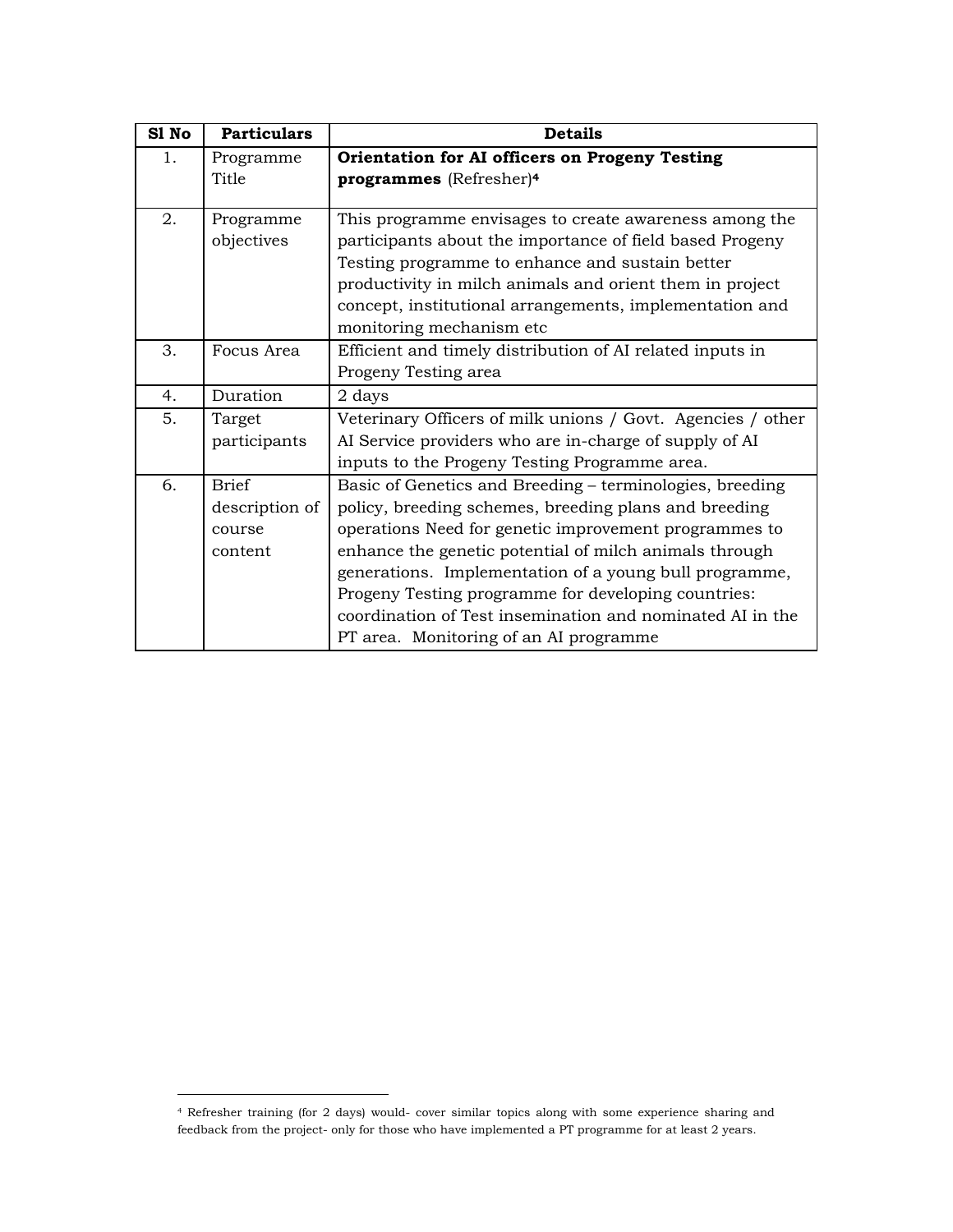| S1 No | <b>Particulars</b>       | <b>Details</b>                                             |
|-------|--------------------------|------------------------------------------------------------|
| 1.    | Programme Title          | Orientation for Project coordinators on Indigenous         |
|       |                          | Breed Development programmes (Refresher) 5                 |
| 2.    | Programme                | This programme envisages to create awareness among         |
|       | objectives               | the participants about the importance of conservation      |
|       |                          | and development of indigenous cattle breeds in their       |
|       |                          | native breeding tract and orient them in project           |
|       |                          | concept, institutional arrangements, implementation        |
|       |                          | and monitoring mechanism, accounting procedures etc.       |
| 3.    | Focus Area               | To enhance productivity of indigenous cattle through       |
|       |                          | genetic improvement (pedigree selection)                   |
| 4.    | Duration                 | 4 days                                                     |
| 5.    | Target                   | Project Managers of IBD projects who are responsible       |
|       | participants             | for implementation of Breed Development Programs           |
| 6.    | <b>Brief</b> description | Importance of Indigenous cattle breeds for sustainable     |
|       | of course                | dairy production                                           |
|       | content                  | Indian dairy breeds of cattle and buffaloes-               |
|       |                          | characteristics and distribution                           |
|       |                          | In-situ and ex-situ conservation methods                   |
|       |                          | Community participation in conservation programs and       |
|       |                          | liaison with line agencies                                 |
|       |                          | Basics of animal breeding, selection within breed and      |
|       |                          | straight breeding                                          |
|       |                          | Breeding design for pedigree selection, performance        |
|       |                          | recording, bull production, procurement and rearing,       |
|       |                          | selection of elite animals, protocols for bull production, |
|       |                          | information system for data management, program            |
|       |                          | monitoring                                                 |
|       |                          | Establishment of village breeding centres (AI and          |
|       |                          | natural service units), SOPs to be followed,               |
|       |                          | procurement and supply logistics                           |
|       |                          | Problem analysis and identification of intervention        |
|       |                          | strategies for overall project improvement                 |

<sup>5</sup> Refresher training (for 2 days) would- cover similar topics along with some experience sharing and feedback from the project- only for those who have implemented a breed development programme for at least 2 years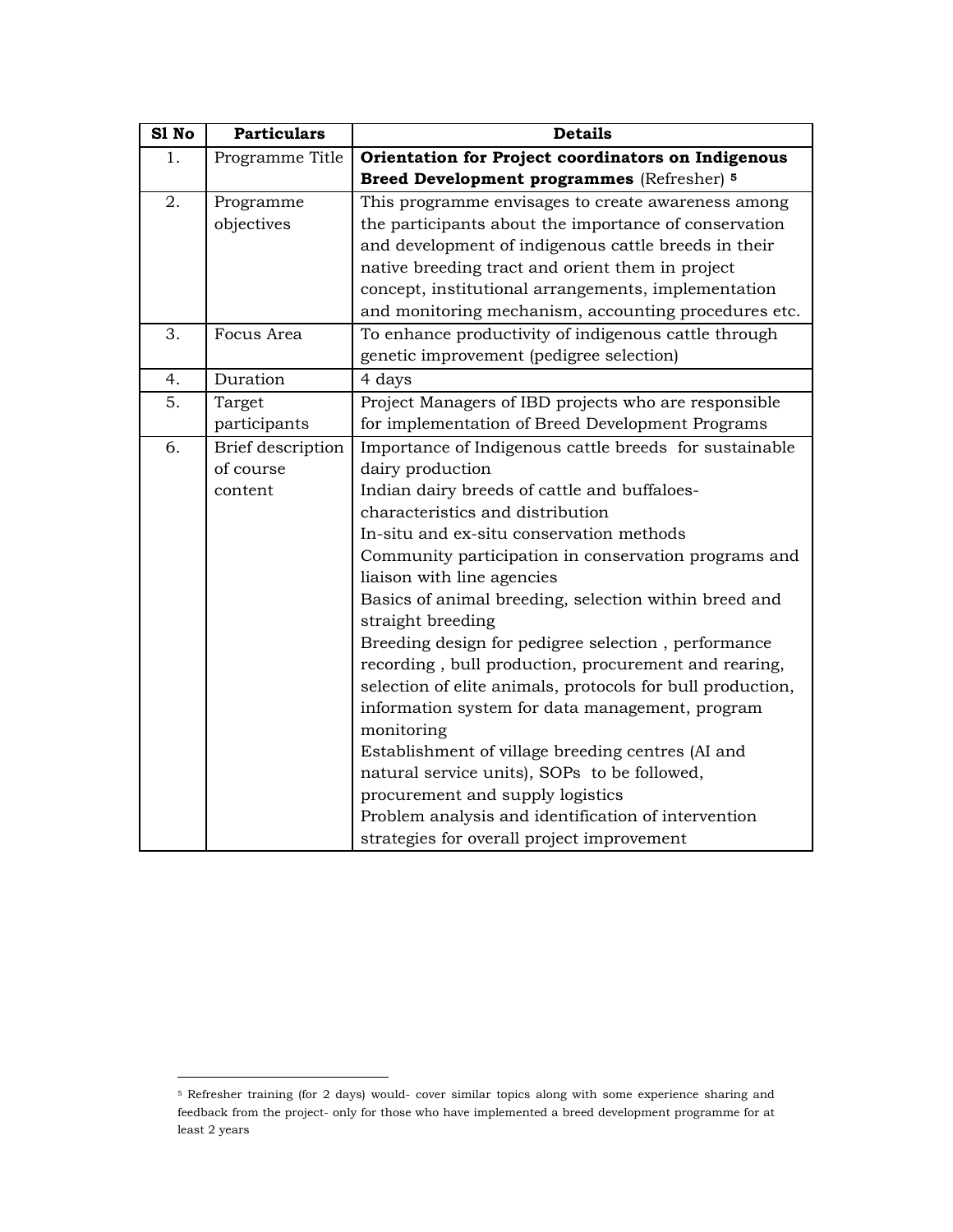#### 1.1.1. **Orientation for District coordinators on Indigenous Breed Development programmes**

| Sl. No | <b>Particulars</b> | <b>Details</b>                                             |
|--------|--------------------|------------------------------------------------------------|
| 1.     | Programme Title    | Orientation for District coordinators on Indigenous        |
|        |                    | Breed Development programmes (Refresher) 6                 |
| 2.     | Programme          | This programme envisages to create awareness among         |
|        | objectives         | the participants about the importance of conservation      |
|        |                    | and development of indigenous cattle breeds in their       |
|        |                    | native breeding tract and orient them in project           |
|        |                    | concept, institutional arrangements, implementation        |
|        |                    | and monitoring mechanism, accounting procedures            |
|        |                    | etc                                                        |
| 3.     | Focus Area         | Effective implementation and monitoring of the             |
|        |                    | programme                                                  |
| 4.     | Duration           | 5 days                                                     |
| 5.     | Target             | District Coordinators of IBD projects who are              |
|        | participants       | responsible for implementation of Breed Development        |
|        |                    | Programs                                                   |
| 6.     | <b>Brief</b>       | Importance of Indigenous cattle breeds for                 |
|        | description of     | sustainable dairy production                               |
|        | course content     | Indian dairy breeds of cattle and buffaloes-               |
|        |                    | characteristics and distribution                           |
|        |                    | In-situ and ex-situ conservation methods                   |
|        |                    | Community participation in conservation programs           |
|        |                    | Basics of animal breeding, selection within breed and      |
|        |                    | straight breeding                                          |
|        |                    | Breeding design for pedigree selection, performance        |
|        |                    | recording, bull production, procurement and rearing,       |
|        |                    | selection of elite animals, protocols for bull production, |
|        |                    | information system for data management, program            |
|        |                    | monitoring                                                 |
|        |                    | Establishment of village breeding centres (AI and          |
|        |                    | natural service units), SOPs to be followed,               |
|        |                    | procurement and supply logistics                           |
|        |                    | Analysis and identification of intervention strategies     |
|        |                    | for improvement of production environment and              |
|        |                    | marketing                                                  |
|        |                    | Basics of reproduction, tackling infertility problems      |
|        |                    | and organizing extension camps                             |

<sup>6</sup> Refresher training (for 2 days) would- cover similar topics along with some experience sharing and feedback from the project- only for those who have implemented a breed development programme for at least 2 years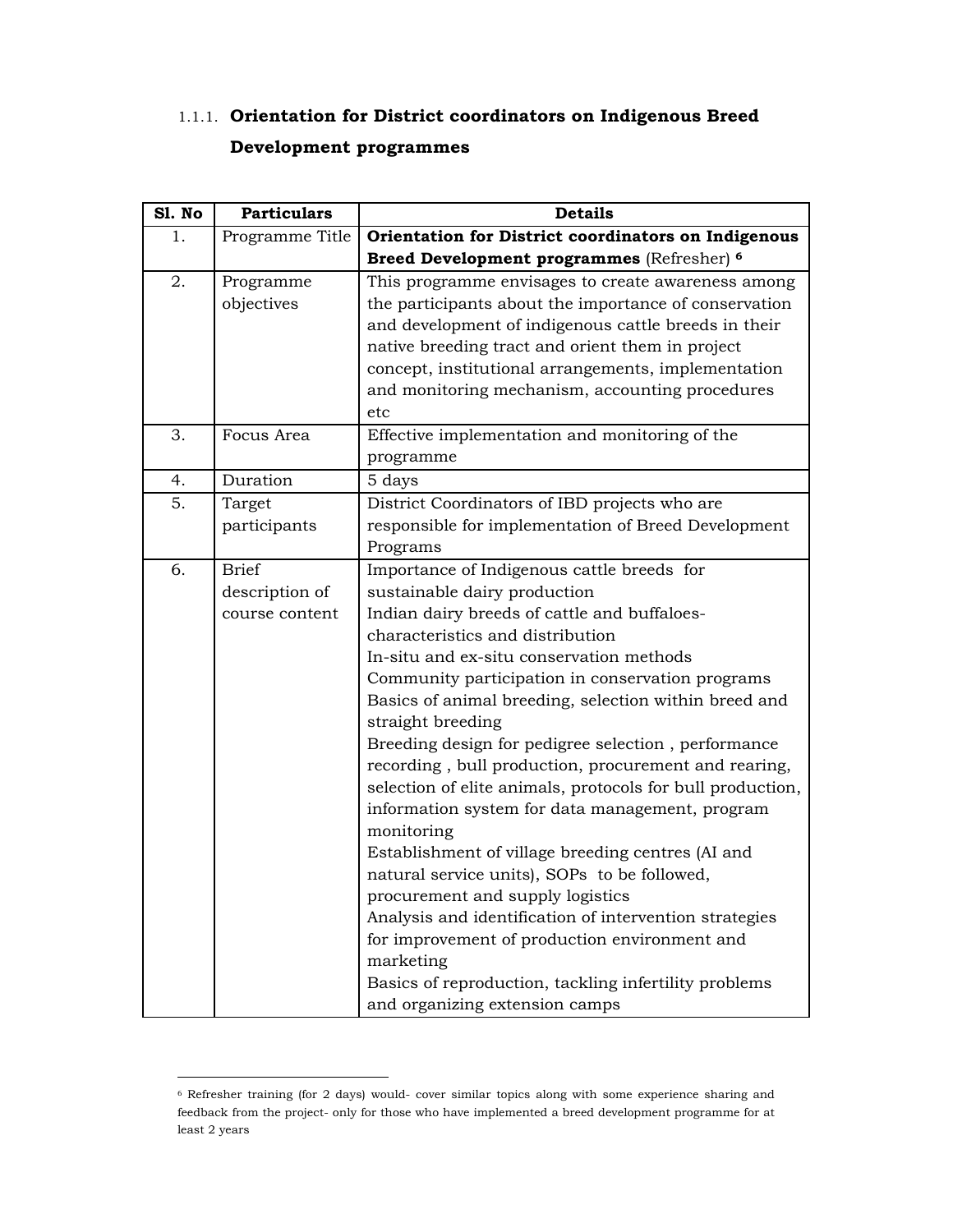#### **1.2. Animal Nutrition**

#### 1.2.1. **Training of Technical Officers /Trainers/Animal**

#### **Nutritionists on Ration Balancing Programme (RBP)**

| S1 No        | Particular                             | <b>Descriptions</b>                                                                                                                                                                                                                                                                                                                                                                                                                                                                                                                                                                                                                                                                                                                                                                              |
|--------------|----------------------------------------|--------------------------------------------------------------------------------------------------------------------------------------------------------------------------------------------------------------------------------------------------------------------------------------------------------------------------------------------------------------------------------------------------------------------------------------------------------------------------------------------------------------------------------------------------------------------------------------------------------------------------------------------------------------------------------------------------------------------------------------------------------------------------------------------------|
| $\mathbf{1}$ | Programme Title                        | <b>Training of Technical Officers / Trainers/Animal</b><br><b>Nutritionists on Ration Balancing Programme (RBP)</b>                                                                                                                                                                                                                                                                                                                                                                                                                                                                                                                                                                                                                                                                              |
| $\sqrt{2}$   | Programme<br>Objectives                | To orient the participants on RBP and to acquire<br>knowledge of scientific animal feeding & management for<br>improving productivity and reproduction efficiency.                                                                                                                                                                                                                                                                                                                                                                                                                                                                                                                                                                                                                               |
| 3            | Focus Area                             | To optimize nutrients supply through balanced ration,<br>using locally available feed resources.                                                                                                                                                                                                                                                                                                                                                                                                                                                                                                                                                                                                                                                                                                 |
| 4            | Duration                               | 5 working days.                                                                                                                                                                                                                                                                                                                                                                                                                                                                                                                                                                                                                                                                                                                                                                                  |
| 5            | Target<br>Participants                 | Technical Officers /Trainers/Animal Nutritionists. 7                                                                                                                                                                                                                                                                                                                                                                                                                                                                                                                                                                                                                                                                                                                                             |
| 6            | Brief description<br>of course content | Day-1: Basic aspects of Animal Nutrition; Chemical<br>composition of commonly available feeds and fodder;<br>Nutrients requirement for different categories of animals;<br>Different aspects of feeding and management of animals,<br>including de-worming; Significance of area specific<br>mineral mixture in improving productivity; Bypass<br>protein and bypass fat supplements for increasing milk<br>production; Different types of feeds for different categories<br>of animals, including milk replacer and calf starter for<br>young calves; Crop residues management; Importance of<br>green fodder for dairy animals and use of<br>certified/truthfully labelled fodder seeds for enhanced<br>green fodder. Possibilities of methane emission reduction<br>through balanced feeding. |
|              |                                        | Day-2: Introduction on RBP; Brief on RBP software and<br>its deployment; Demonstration of RBP software through<br>laptops/net books; Roles & responsibilities of agency,<br>Technical Officers, Animal Nutritionists, Trainers,<br>Supervisors, Sahayaks/Local Resource Persons; Selection<br>of animals for RBP; Demonstration of ear tagging,<br>measurement of body weight, feeds and fodder;<br>Implementation of ration balancing programme & its<br>monitoring.<br>Day- 3 to 5: Practice on RBP software.                                                                                                                                                                                                                                                                                  |

<sup>7</sup> Basic training of Technical Officers, Trainers & Animal Nutritionists on RBP will be common for Existing Cooperatives and Producer Companies.

l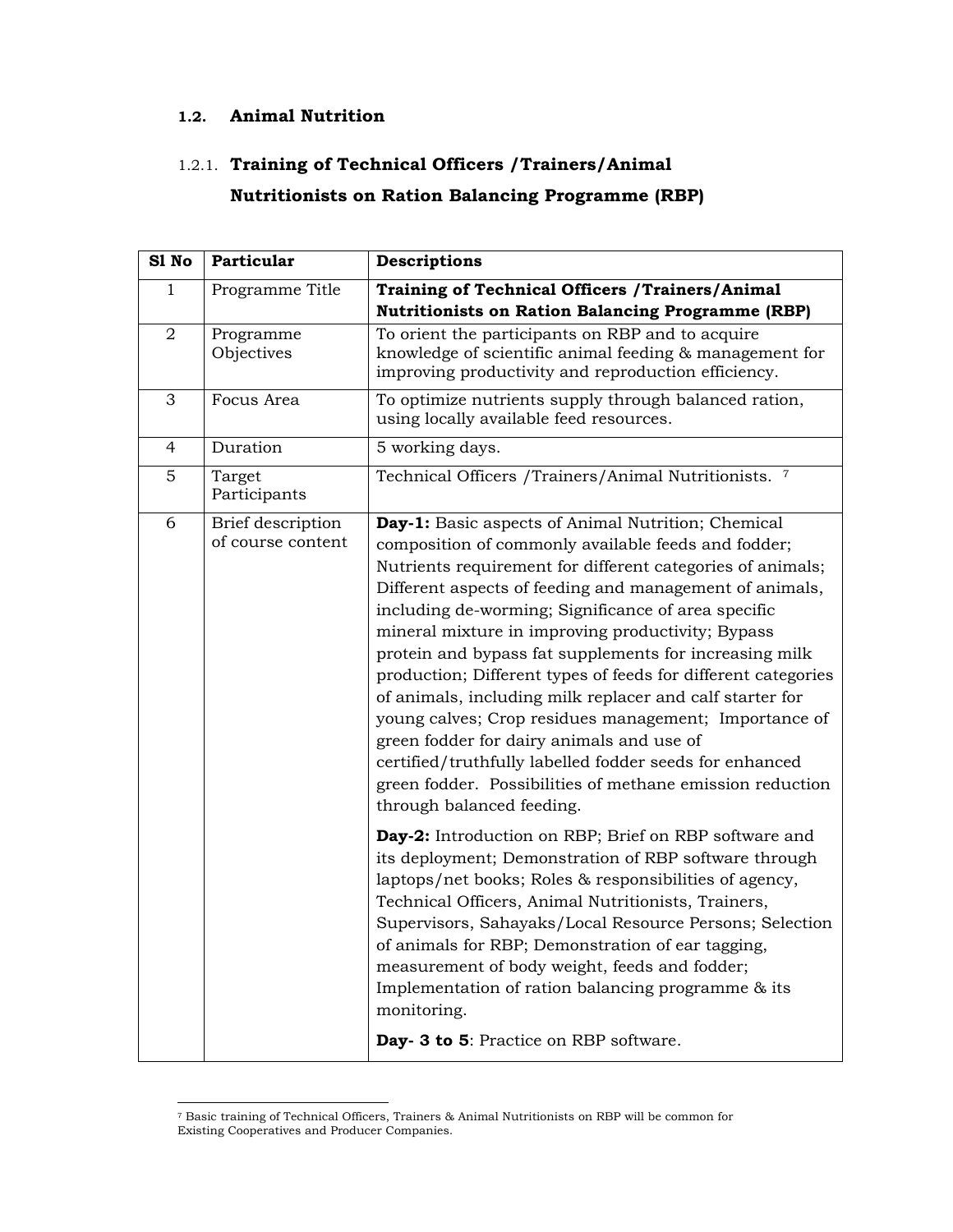## 1.2.2. **Refresher Training of Technical Officers /Animal Nutritionists on Ration Balancing Programme (RBP)**

| S1 No          | Particular                             | <b>Details</b>                                                                                                                                   |
|----------------|----------------------------------------|--------------------------------------------------------------------------------------------------------------------------------------------------|
| 1              | Programme Title                        | <b>Refresher Training of Technical Officers / Animal</b><br><b>Nutritionists on Ration Balancing Programme (RBP)</b>                             |
| $\overline{2}$ | Programme<br>Objectives                | To discuss the problems faced during RBP<br>implementation in field and recap the latest technology<br>in the field of Animal Nutrition.         |
| 3              | Focus Area                             | To optimize nutrients supply through balanced ration,<br>using locally available feed resources and to improve<br>coverage of animals under RBP. |
| 4              | Duration                               | 2 working days (need based).                                                                                                                     |
| 5              | Target<br>Participants                 | Technical Officers/ Animal Nutritionists.                                                                                                        |
| 6              | Brief description<br>of course content | <b>Day-1:</b> Discussions on the problems faced by Technical<br>Officers/Animal Nutritionists during RBP<br>implementation in field.             |
|                |                                        | <b>Day-2:</b> Practice on RBP software, specific to<br>requirements.                                                                             |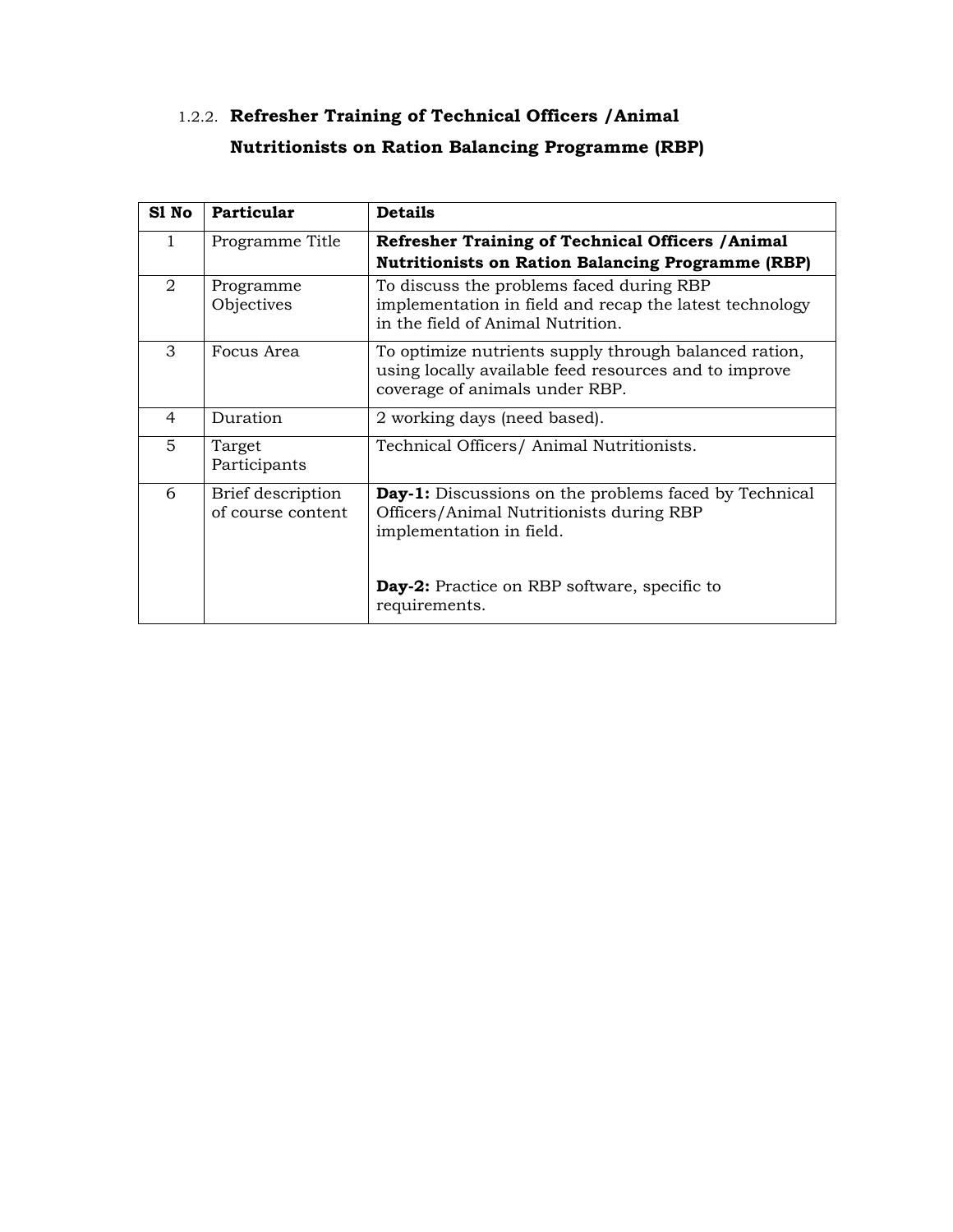#### 1.2.3. **Training of Supervisors/Local Resource Persons/Sahayaks on implementation of Ration Balancing Programme (RBP)**

| S1 No          | Particular                       | <b>Details</b>                                                                                                                                                                                                                                                                                 |
|----------------|----------------------------------|------------------------------------------------------------------------------------------------------------------------------------------------------------------------------------------------------------------------------------------------------------------------------------------------|
| $\mathbf{1}$   | Programme<br>Title               | Training of Supervisors/Local Resource Persons /<br>Sahayaks on implementation of Ration Balancing<br><b>Programme (RBP)</b>                                                                                                                                                                   |
| $\overline{2}$ | Programme<br>objectives          | To orient the participants on implementation of RBP and to<br>acquire basic knowledge of feeding and management of dairy<br>animals.                                                                                                                                                           |
| 3              | Focus area                       | To optimize nutrients supply through balanced ration, using<br>locally available feed resources.                                                                                                                                                                                               |
| 4              | Duration                         | 15 days (7 days class room & 7 days field demonstration).                                                                                                                                                                                                                                      |
| 5              | Target<br>participants           | Supervisors/Local Resource Persons / Sahayaks.                                                                                                                                                                                                                                                 |
| 6              | Brief                            | 1. Class room session:                                                                                                                                                                                                                                                                         |
|                | description of<br>course content | Day-1: Basic aspects of feeding and management of animals;<br>Significance of area specific mineral mixture, bypass protein<br>and fat supplements for enhancing productivity; Importance<br>of feeding green fodder to animals.                                                               |
|                |                                  | Day-2: Brief introduction on RBP; Demonstration of RBP<br>software; Roles & responsibilities of Supervisors/Local<br>Resource Persons / Sahayaks; Implementation of ration<br>balancing programme.                                                                                             |
|                |                                  | Days 3-7: Practice on RBP software.                                                                                                                                                                                                                                                            |
|                |                                  | 2. Field demonstrations:                                                                                                                                                                                                                                                                       |
|                |                                  | Day-1: Demonstration of ear tagging, measurement of body<br>weight, feeds and fodder etc.; Selection of animals for RBP<br>and demonstration of ration balancing at farmers' doorstep;<br>Discussions on the difficulties faced during RBP<br>implementation in field and likely the solution. |
|                |                                  | Day 2 to 7: Practice on RBP software at farmers' doorstep, in<br>presence of Trainers/Technical Officers/Animal Nutritionists.                                                                                                                                                                 |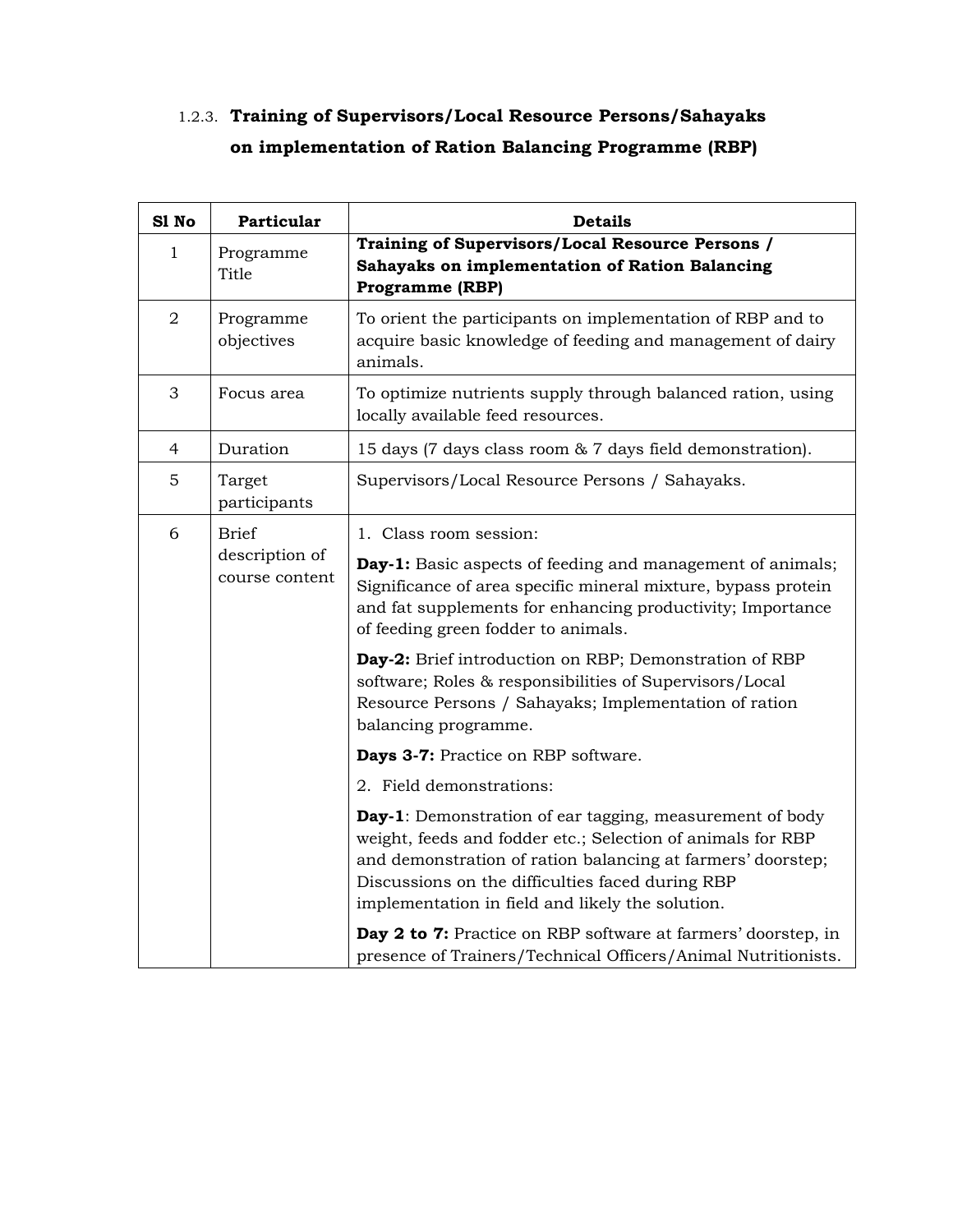## 1.2.4. **Training on Fodder Production & Conservation**

| S1 No | <b>Particulars</b>                     | <b>Details</b>                                                                                                                                                                                                                                                                                                                                                                      |
|-------|----------------------------------------|-------------------------------------------------------------------------------------------------------------------------------------------------------------------------------------------------------------------------------------------------------------------------------------------------------------------------------------------------------------------------------------|
| 1.    | Programme Title                        | Training on Fodder Production & Conservation                                                                                                                                                                                                                                                                                                                                        |
| 2.    | Programme<br>objectives                | To realize the participants, need of enhancing production &<br>availability of green fodder for economic milk production by<br>introducing improved varieties of forages, utilizing existing<br>natural resources and sustainable technologies in future.<br>To propagate fodder conservation practices for minimizing<br>fodder wastages and enhancing its utilization efficiency. |
| 3.    | Focus Area                             | To ensure adoption / cultivation of latest high yielding and<br>nutritive varieties of fodder crops among dairy farmers in<br>order to increase green availability in the country.                                                                                                                                                                                                  |
| 4.    | Duration                               | 5 days.                                                                                                                                                                                                                                                                                                                                                                             |
| 5.    | Target<br>participants                 | Agricultural officers, Field Veterinarians and others officers<br>involved in extension of fodder development.                                                                                                                                                                                                                                                                      |
| 6.    | Brief description<br>of course content | Introduction – Importance of feeding green fodder to<br>livestock, Demand vs. availability                                                                                                                                                                                                                                                                                          |
|       |                                        | Year-round green fodder production technology and<br>commercial fodder production                                                                                                                                                                                                                                                                                                   |
|       |                                        | Development and management of forage crop & grasses and<br>Silvi-pasture suiting to different agro-climatic zones                                                                                                                                                                                                                                                                   |
|       |                                        | Conservation of fodder as hay and silage                                                                                                                                                                                                                                                                                                                                            |
|       |                                        | Strategies and fodder interventions required to improve fodder<br>availability                                                                                                                                                                                                                                                                                                      |
|       |                                        | Enrichment & densification of crop residues                                                                                                                                                                                                                                                                                                                                         |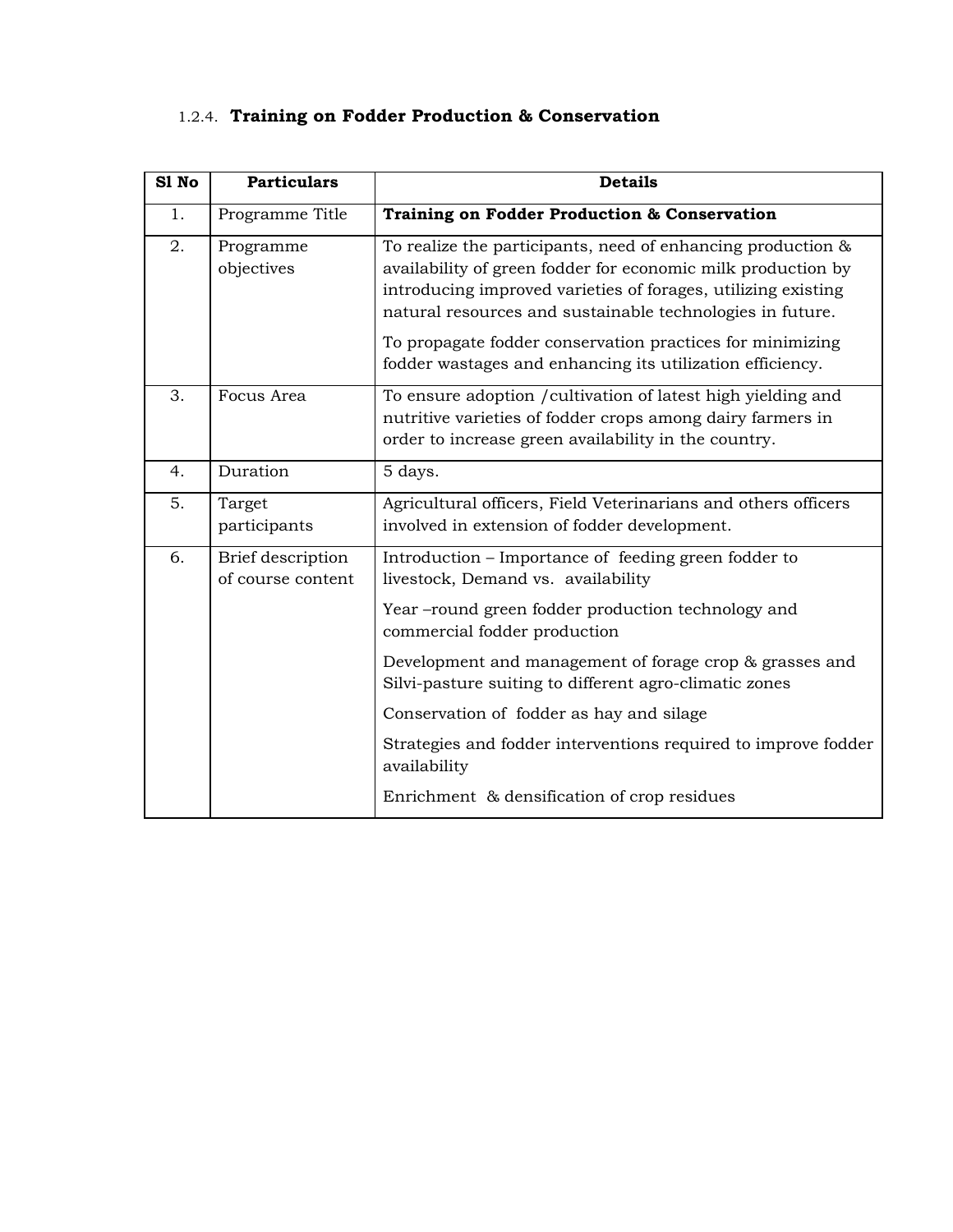## 1.2.5. **Advanced training on Fodder seed production technologies**

| S1 No | <b>Particulars</b> | <b>Details</b>                                                                   |
|-------|--------------------|----------------------------------------------------------------------------------|
| 1.    | Programme Title    | Advanced training on Fodder seed production                                      |
|       |                    | technologies                                                                     |
| 2.    | Programme          | To realize the participants about the role of                                    |
|       | objectives         | certified/truthfully labelled seeds of improved high yielding                    |
|       |                    | varieties of fodder crops in enhancing productivity of green<br>fodder.          |
|       |                    | To enhance production of quality seeds of improved varieties<br>of fodder crops. |
| 3.    | Focus Area         | To ensure availability of certified/ truthfully labelled seeds                   |
|       |                    | in required quantity to the dairy farmers.                                       |
| 4.    | Duration           | 5 days                                                                           |
| 5.    | Target             | Agricultural / Fodder officers involved in production,                           |
|       | participants       | processing, certification and marketing of quality fodder                        |
|       |                    | seeds.                                                                           |
| 6.    | Brief description  | Importance of forages and role of quality seeds in enhancing                     |
|       | of course content  | fodder production                                                                |
|       |                    | Demand vs. availability of fodder seeds, problems &                              |
|       |                    | prospects of forage seed production                                              |
|       |                    | Procedure of seed production, certification, field &                             |
|       |                    | laboratory standards of fodder crops                                             |
|       |                    | Infrastructure, seed processing, packing & labeling                              |
|       |                    | Fodder seed marketing                                                            |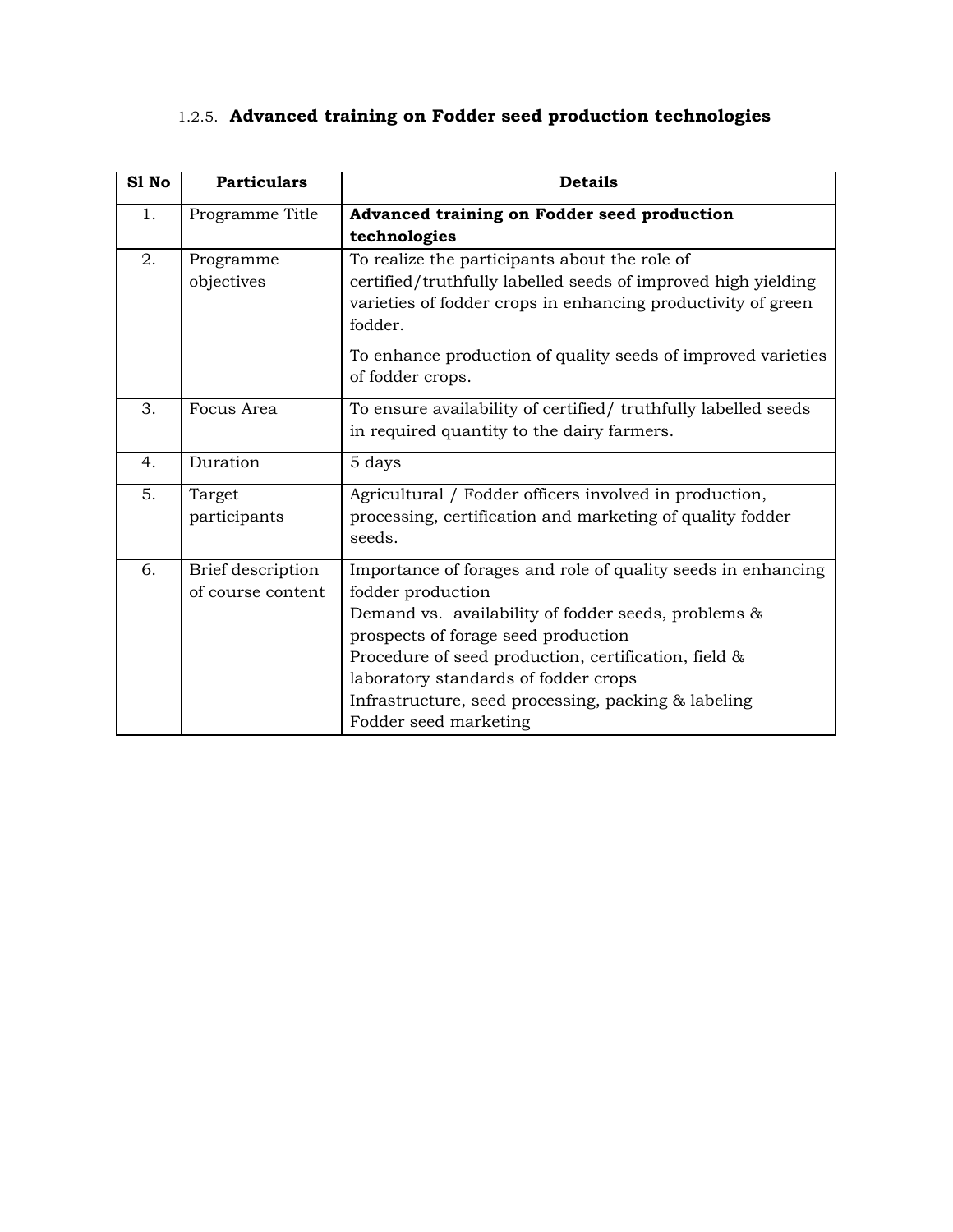## **1.3. Dairy Cooperatives**

#### 1.3.1. **Board of Director Orientation Programme**

| S1 No | <b>Particulars</b>                     | <b>Details</b>                                                                                                                                                                                                                                                                                                                                                                                                                 |
|-------|----------------------------------------|--------------------------------------------------------------------------------------------------------------------------------------------------------------------------------------------------------------------------------------------------------------------------------------------------------------------------------------------------------------------------------------------------------------------------------|
| 1.    | Programme Title                        | <b>Board of Director Orientation Programme</b>                                                                                                                                                                                                                                                                                                                                                                                 |
| 2.    | Programme<br>objectives                | Participants will be able to<br>Describe role & responsibilities of a BoD                                                                                                                                                                                                                                                                                                                                                      |
|       |                                        | Identify strengths and weakness of their milk union<br>business                                                                                                                                                                                                                                                                                                                                                                |
|       |                                        | Show more concern & meaningful participation during<br>the discussions in board meetings for the growth of milk<br>union.                                                                                                                                                                                                                                                                                                      |
|       |                                        | Demonstrate systemic approach in solving problems<br>and taking decisions based on policy formulation                                                                                                                                                                                                                                                                                                                          |
| 3.    | Focus Area                             | Improving governance and professional management of<br>milk producers institutions                                                                                                                                                                                                                                                                                                                                             |
| 4.    | Duration                               | 3 days                                                                                                                                                                                                                                                                                                                                                                                                                         |
| 5.    | Target participants                    | Board of Directors of milk unions                                                                                                                                                                                                                                                                                                                                                                                              |
| 6.    | Brief description of<br>course content | Status of coop. dairy industry in India, duties and<br>responsibilities of BoDs, Co-op legislation including<br>Union bye-laws, Board management relations,<br>preparation of mission statement and long-term<br>objectives, recent trends in marketing, quality,<br>productivity enhancement, business, etc., presentation<br>on Union performance during past 4-5 years, SWOT<br>analysis, financial analysis, field visits. |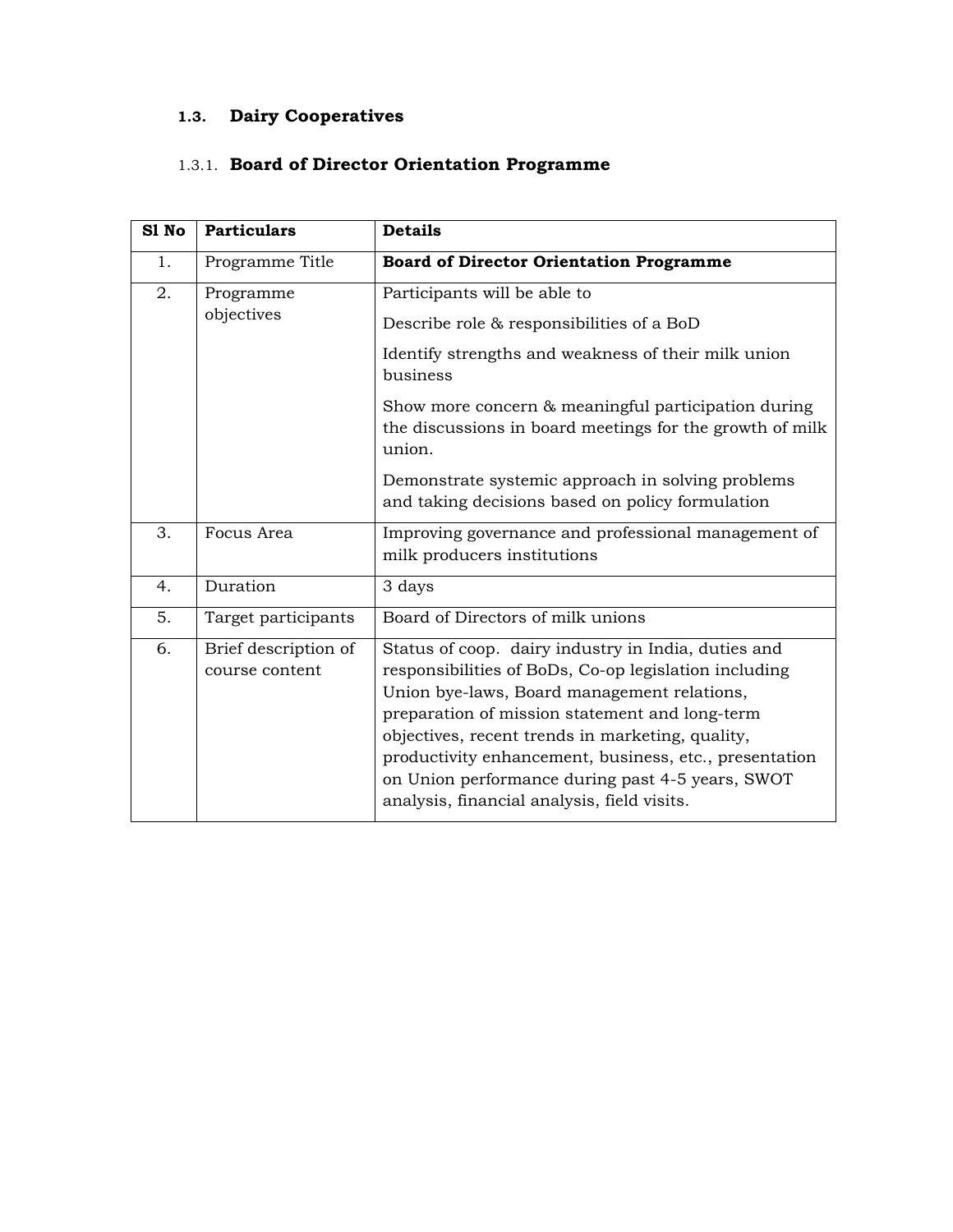## 1.3.2. **Training of Field Supervisors on Producer Relationship Management**

| S1 No | <b>Particulars</b>                     | <b>Details</b>                                                                                                                                                                                                                                                                                                                                               |
|-------|----------------------------------------|--------------------------------------------------------------------------------------------------------------------------------------------------------------------------------------------------------------------------------------------------------------------------------------------------------------------------------------------------------------|
| 1.    | Programme Title                        | <b>Training of Field Supervisors on Producer</b><br><b>Relationship Management</b>                                                                                                                                                                                                                                                                           |
| 2.    | Programme<br>objectives                | Work as effective & efficient facilitators<br>Help in achieving desired key targets related to milk<br>procurement, institutional development and facilitate<br>active participation.                                                                                                                                                                        |
| 3.    | Focus Area                             | Improving participation by the milk producers and<br>strengthening of village level producers institution                                                                                                                                                                                                                                                    |
| 4.    | Duration                               | 5 days                                                                                                                                                                                                                                                                                                                                                       |
| 5.    | Target participants                    | Field supervisors                                                                                                                                                                                                                                                                                                                                            |
| 6.    | Brief description of<br>course content | Anand Pattern and/or complimentary cooperative<br>strategy, Cooperative principles / Mutual Assistance<br>principle and values, organizing and functioning of a milk<br>producer institution, strengthening institutional<br>structure, milk pricing, communication, participatory<br>skills, production enhancement activities, women<br>participation etc. |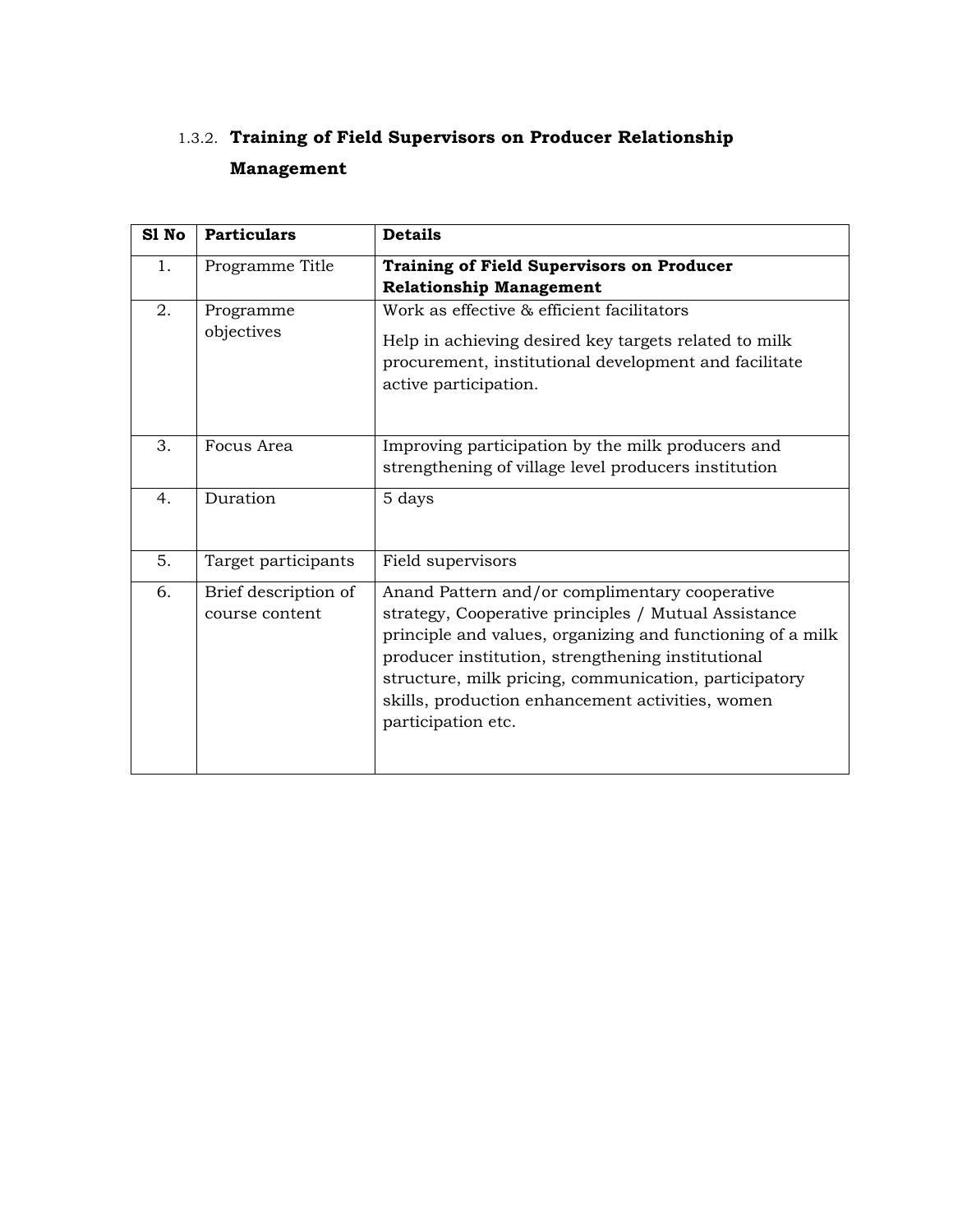### 1.3.3. **Business Appreciation Programme for existing milk procurement staff**

| S1 No          | <b>Particulars</b>                     | <b>Details</b>                                                                                                                                                                                                                                                                                                                                                                                                                                                                                                                                                                                                                                                                                                                                                         |
|----------------|----------------------------------------|------------------------------------------------------------------------------------------------------------------------------------------------------------------------------------------------------------------------------------------------------------------------------------------------------------------------------------------------------------------------------------------------------------------------------------------------------------------------------------------------------------------------------------------------------------------------------------------------------------------------------------------------------------------------------------------------------------------------------------------------------------------------|
| $\mathbf 1$    | Programme Title                        | <b>Business Appreciation Programme for existing milk</b><br>procurement staff                                                                                                                                                                                                                                                                                                                                                                                                                                                                                                                                                                                                                                                                                          |
| $\overline{a}$ | Participants                           | Milk procurement personnel - Managers and field<br>supervisors                                                                                                                                                                                                                                                                                                                                                                                                                                                                                                                                                                                                                                                                                                         |
| 3              | Programme<br>objectives                | To enable participants:<br>Work as effective and efficient facilitators<br>Achieve the desired key targets related to milk procurement<br>and institutional development and facilitate member<br>participation<br>Exhibit a high professional commitment and initiate for<br>development of cooperative milk business<br>Describe the present scenario and developments in<br>cooperative dairying and appreciate the need for<br>cooperatives to be competitive.                                                                                                                                                                                                                                                                                                      |
| $\overline{4}$ | Focus Area                             | Improve coverage and procurement<br>Ensuring fair and transparent milk procurement system<br>Improve quality of raw milk at milk reception dock                                                                                                                                                                                                                                                                                                                                                                                                                                                                                                                                                                                                                        |
| 5              | Duration                               | 5 days                                                                                                                                                                                                                                                                                                                                                                                                                                                                                                                                                                                                                                                                                                                                                                 |
| 6              | Brief description of<br>course content | Challenges faced by dairy cooperatives and strategies to<br>overcome them. NDSP. Quality assurance, legal reform in<br>cooperatives, Heat stress management in milch animals.<br>Breeding for augmenting milk production. Fodder<br>Production & Conservation. Values in collective action.<br>Communication & Extension in field work, Grievances<br>Redressal, Capacity building, Animal health management.<br>Presentation on Ration Balancing and demonstration.<br>Understanding key operational costs and its implication on<br>producer milk price. Achievement Motivation. Role of<br>women in dairy cooperatives and ways to promote their<br>participation.<br>Visits to: a village DCS, Amul dairy and museum, IDMC<br>Ltd., and fodder demonstration farm. |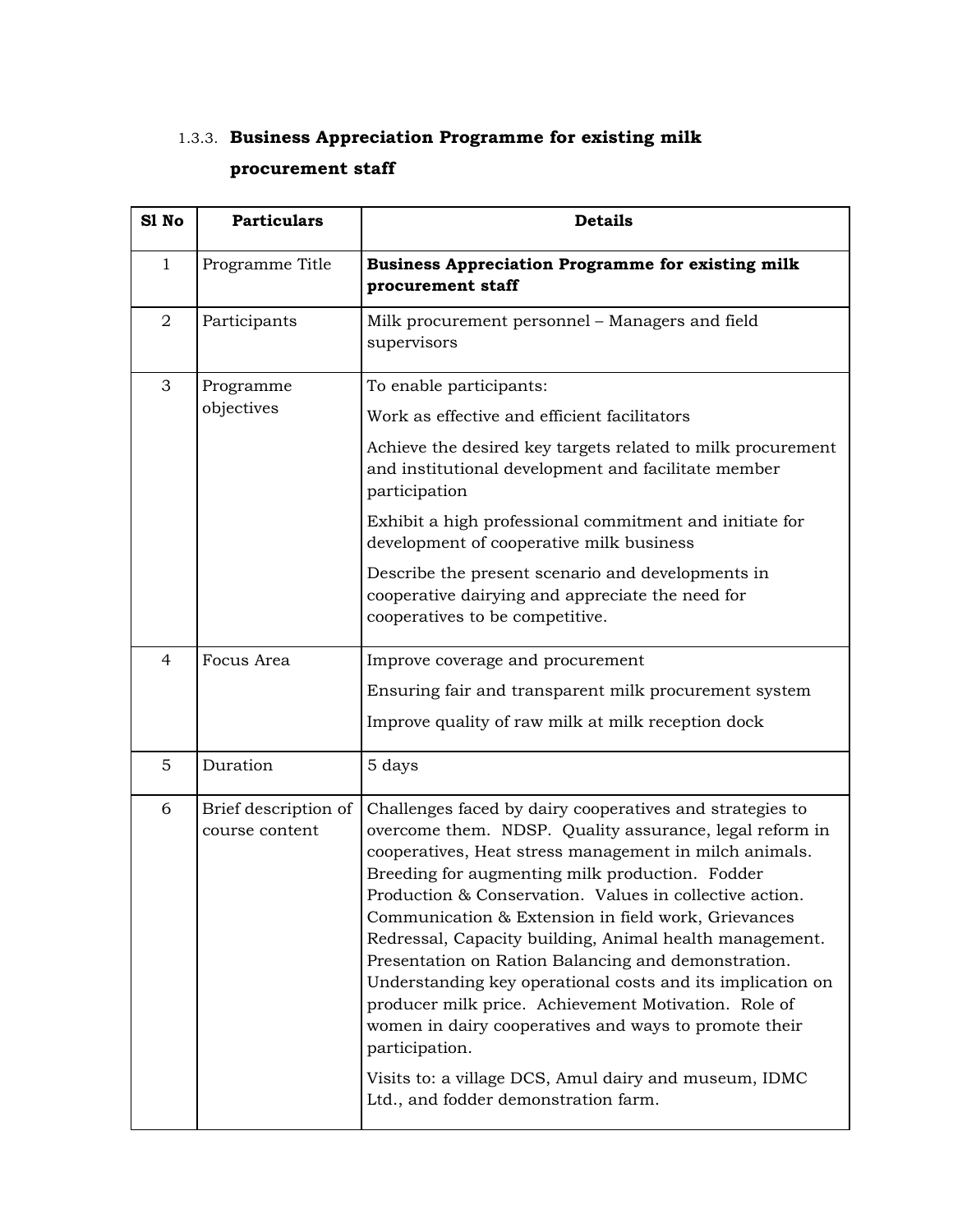## 1.3.4. **Trainers Training Programme**

| Sl. No | <b>Particulars</b>                     | <b>Details</b>                                                                                                                                                          |
|--------|----------------------------------------|-------------------------------------------------------------------------------------------------------------------------------------------------------------------------|
| 1.     | Programme Title                        | <b>Trainers Training Programme</b>                                                                                                                                      |
| 2.     | Programme<br>objectives                | Able to coordinate a training programme effectively<br>Facilitate a training session as per need                                                                        |
| 3.     | Focus Area                             | Train facilitators for enhancing capacity of village<br>functionaries of milk producers institutions and milk<br>producers                                              |
| 4.     | Duration                               | 5 days                                                                                                                                                                  |
| 5.     | Target participants                    | Faculty of UTCs                                                                                                                                                         |
| 6.     | Brief description of<br>course content | Various Training methodology, lesson planning on a<br>given topic, facilitate a session, practicing lectures<br>based on training techniques, programme feedback<br>etc |